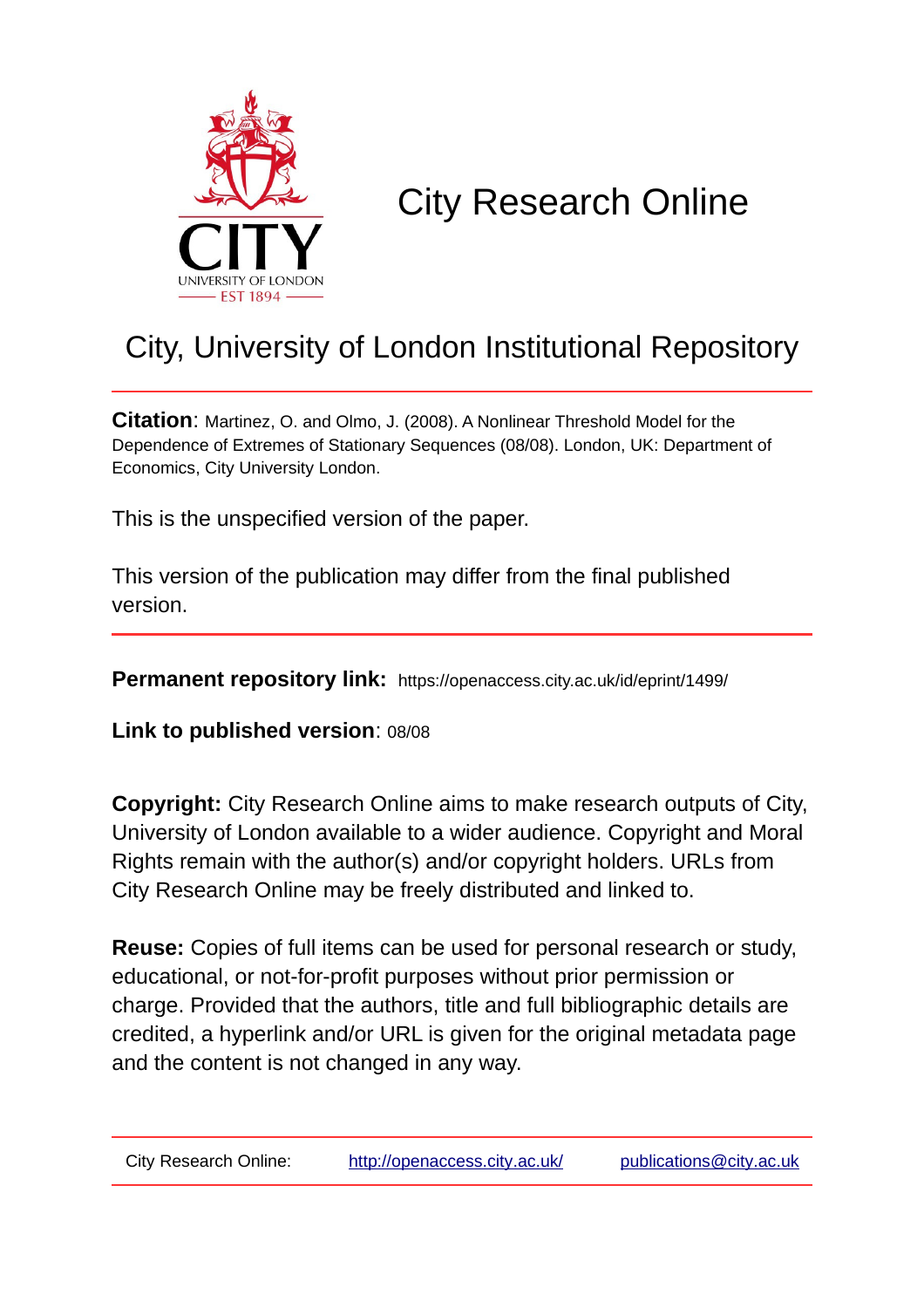

## **Department of Economics School of Social Sciences**

## **A Nonlinear Threshold Model for the Dependence of Extremes of Stationary Sequences**

**Oscar Martinez Universitat Rovira i Virgili** 

> **Jose Olmo<sup>1</sup> City University**

**Department of Economics Discussion Paper Series No. 08/08**

-

<sup>&</sup>lt;sup>1</sup> Department of Economics, City University, Northampton Square, London, EC1V 0HB, UK. Email: *j.olmo@city.ac.uk*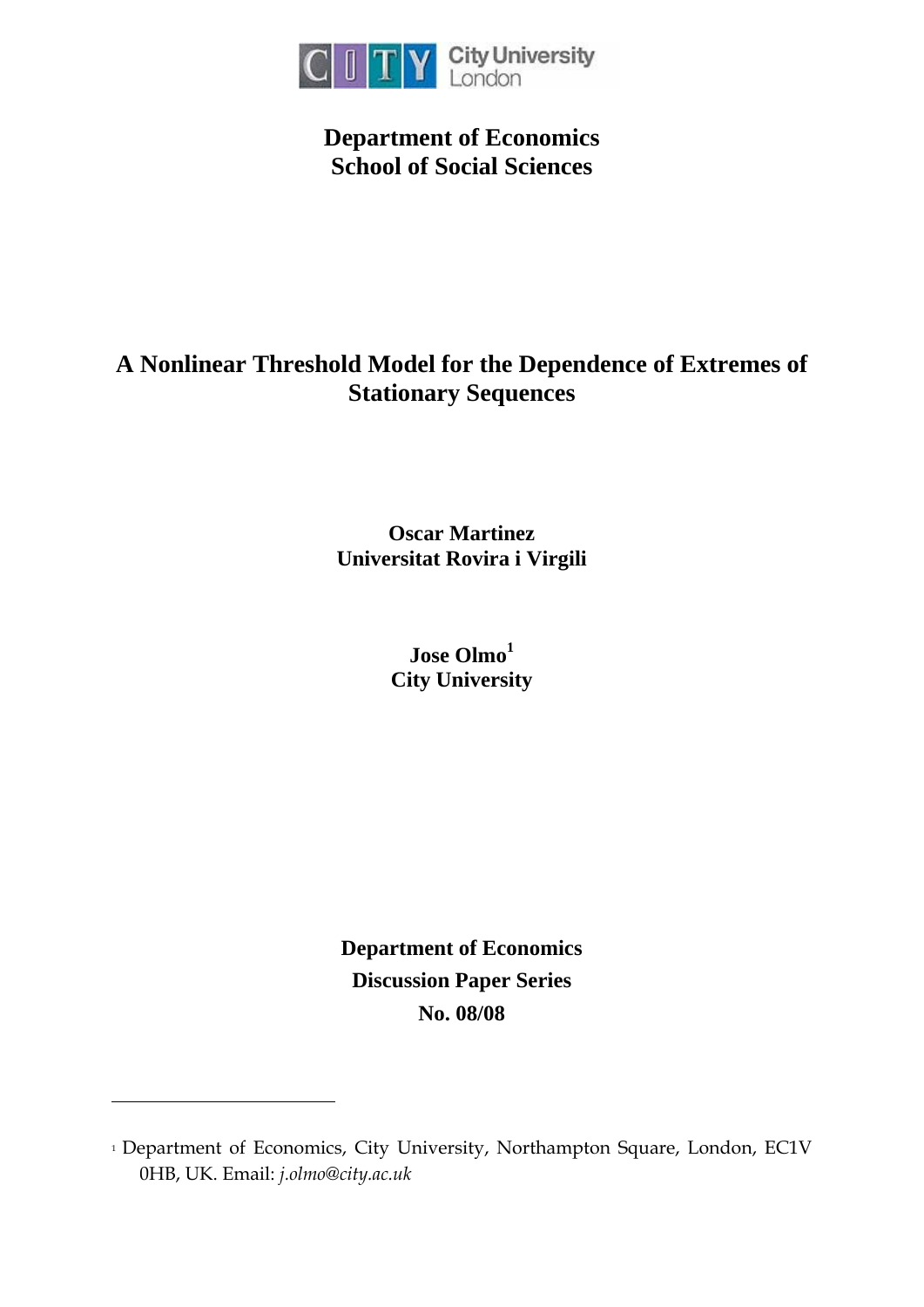# A NONLINEAR THRESHOLD MODEL FOR THE DEPENDENCE OF EXTREMES OF STATIONARY SEQUENCES

Oscar Martinez Universitat Rovira i Virgili, Spain Jose Olmo<sup>∗</sup> City University, London, UK

This draft, August 2007

#### Abstract

One of the main implications of the efficient market hypothesis (EMH) is that expected future returns on financial assets are not predictable if investors are risk neutral. In this paper we argue that financial time series offer more information than that this hypothesis seems to supply. In particular we postulate that runs of very large returns can be predictable for small time periods. In order to prove this we propose a  $TAR(3,1)$ -GARCH $(1,1)$  model that is able to describe two different types of extreme events: a first type generated by large uncertainty regimes where runs of extremes are not predictable and a second type where extremes come from isolated dread/joy events. This model is new in the literature in nonlinear processes. Its novelty resides on two features of the model that make it different from previous TAR methodologies. The regimes are motivated by the occurrence of extreme values and the threshold variable is defined by the shock affecting the process in the preceding period. In this way this model is able to uncover dependence and clustering of extremes in high as well as in low volatility periods. This model is tested with data from General Motors stock prices corresponding to two crises that had a substantial impact in financial markets worldwide; the Black Monday of October 1987 and September 11th, 2001. By analyzing the periods around these crises we find evidence of statistical significance of our model and thereby of predictability of extremes for September  $11^{th}$  but not for Black Monday. These findings support the hypotheses of a big negative event producing runs of negative returns in the first case, and of the burst of a worldwide stock market bubble in the second example.

JEL classification: C12; C15; C22; C51

Keywords and Phrases: asymmetries, crises, extreme values, hypothesis testing, leverage effect, nonlinearities, threshold models

<sup>\*</sup>Research of both authors is funded by the Spanish Ministerio de Educación y Ciencia, reference number SEJ2004-04101/ECON.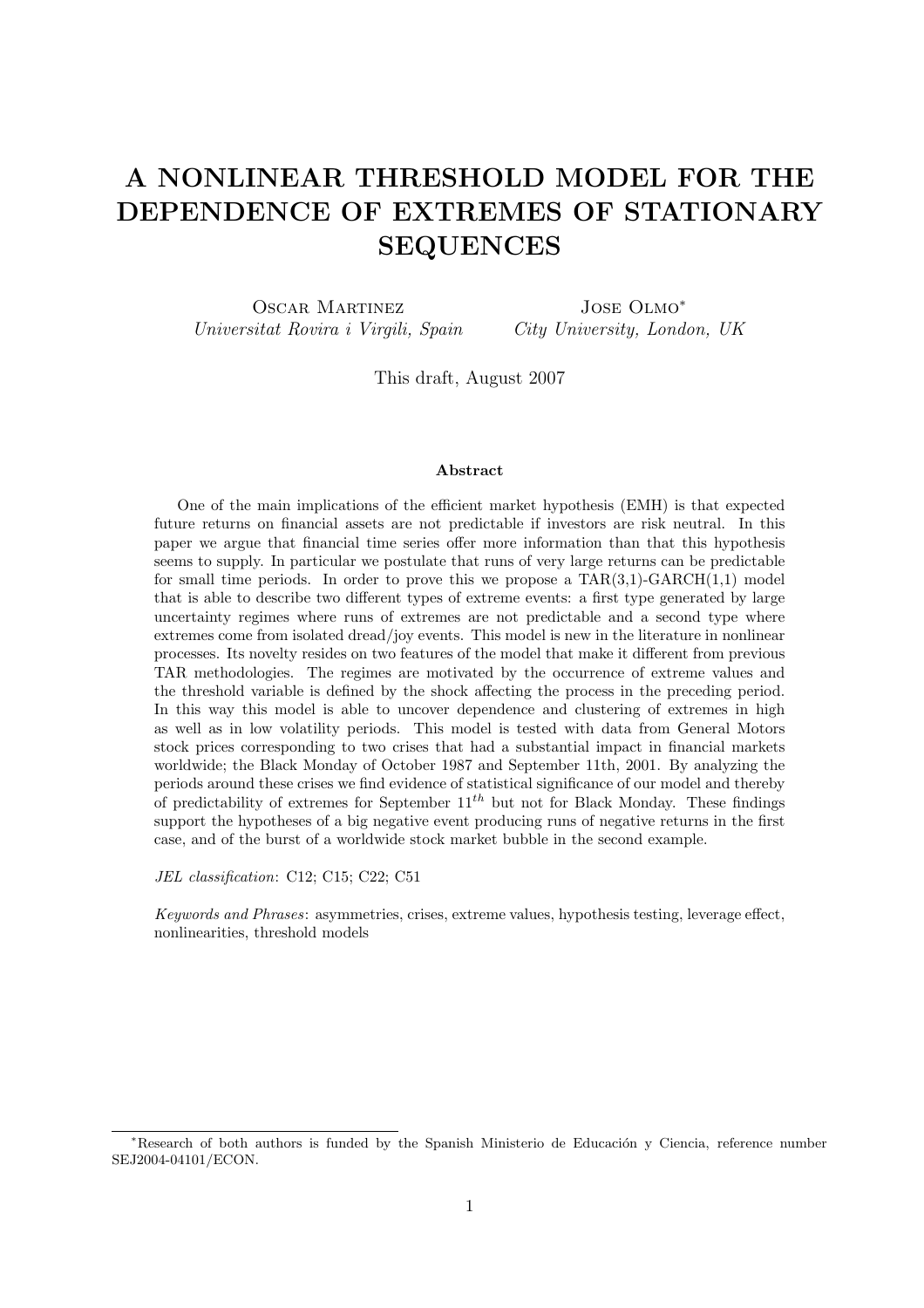### 1 Introduction

In stationary linear time series models the extreme values are generated by the distribution function of the error term, thereby the importance of assuming distributions with higher kurtosis than the Gaussian distribution to describe these events. On the other hand for stationary nonlinear (multiplicative) models extreme observations can be generated either by the volatility process or by the error distribution function. GARCH models are thought as natural candidates for time series exhibiting clustering of extremes for they are able to generate this feature by the structure of dependence in the conditional volatility together with the shape of the error distribution. These processes modeling the conditional volatility, see Engle (1982) or Bollerslev (1986), are not capable however of producing runs of extremes of positive or negative sign. In particular if the error distribution is symmetric these processes satisfy that

$$
P\{y_t \le -v|\Im_{t-1}\} = P\{y_t > v|\Im_{t-1}\},\tag{1}
$$

with v some positive value and  $\mathcal{F}_{t-1}$  denoting the filtration generated by the set of available information up to time t-1. This property also holds for more convoluted GARCH type processes as E-GARCH of Nelson (1991), T-GARCH of Glosten, Jagannathan and Runkle (1993) and Zakoian (1994), or other related models as the stochastic volatility processes of Taylor (1994) and Harvey, Ruiz and Shephard (1994).

A straightforward extension of these processes are ARMA-GARCH models. These processes model the conditional mean and make allowance then for mean values different from zero that tilt the conditional distribution of the time series  $y_t$  in one or other direction making more likely extreme values of the same sign of the conditional mean. A positive mean implies a higher likelihood of extreme values in the positive tail for example. This property however is challenging for example for describing periods where the sequence exhibits runs of extremes of opposite sign than the mean. In this case these ARMA-GARCH processes should consider distributions with heavier tails than the Gaussian. Despite of this allowance, these models are not good candidates either to describe the data if there is no observed correlation in the mean of the sequence under study. This is particularly relevant for financial data.

An alternative widely explored that extends the ARMA processes is the use of nonlinear models for the mean. These models are founded on the assumption of different regimes or states of the world and are used to capture different nonlinear phenomena exhibited by time series without having to entertain distribution errors different from the Gaussian probability law. Examples of these nonlinear phenomena are asymmetries, time-irreversibility, different tail behavior of the distribution of the data, etc. These models have enjoyed a great popularity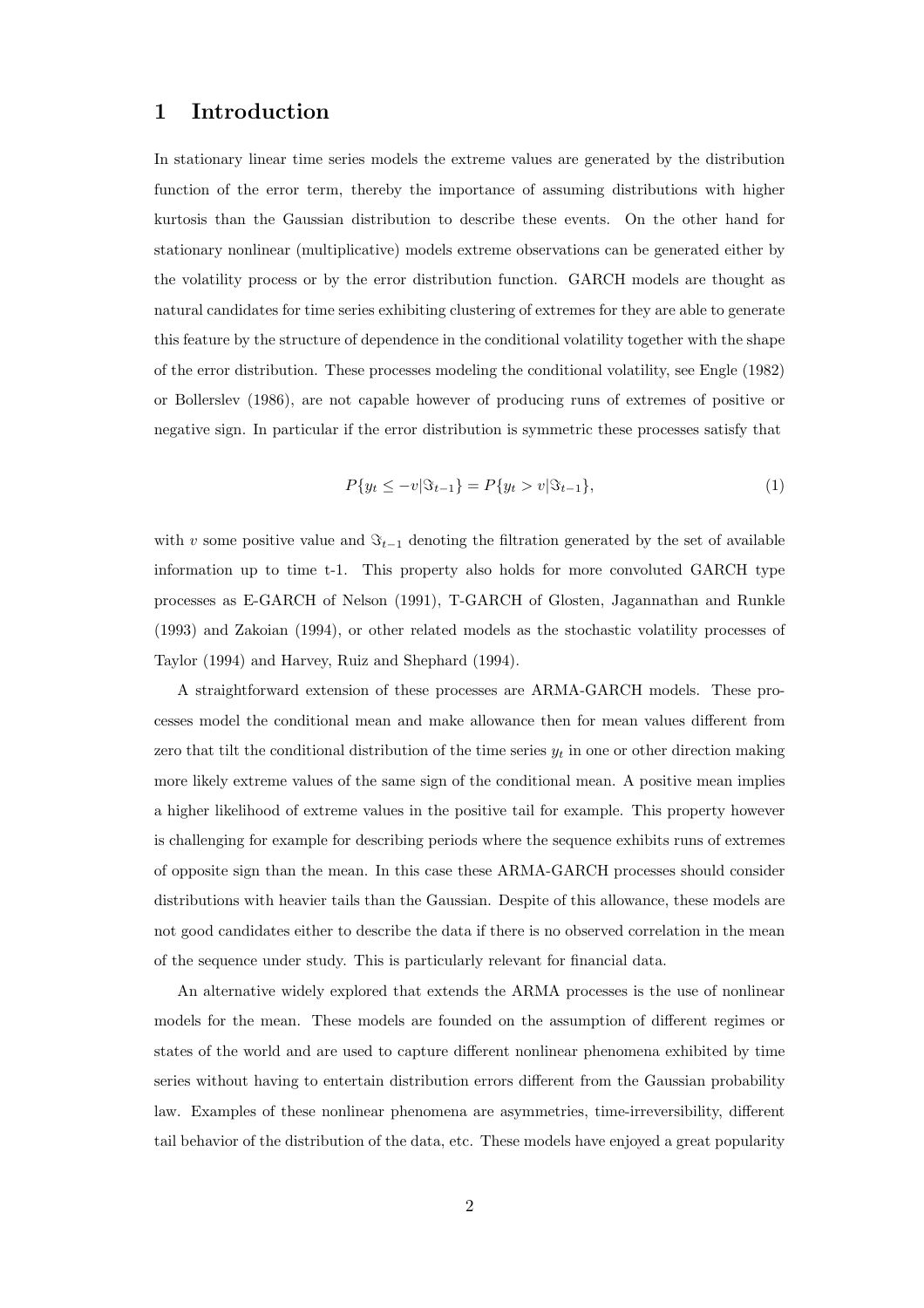since the early work of Tong and Lim (1980), Tong (1983, 1990), Tsay (1989) or Granger and Teräsvista (1993) that provide a general survey. For alternatives contemplating the presence of unit roots for certain regimes see Gonzalez and Gonzalo (1998) and for methods for estimating and testing for the presence of threshold effects see Chan (1990), Hansen (1996, 1999) or Gonzalo and Pitarakis (2002). Other possibility is Smooth Transition Models (STAR) that have an infinite number of regimes and the variable under study changes smoothly from one state to the other, see Teräsvirta (1994) among others.

Regarding the way in which the regime evolves over time two classes of threshold models can be distinguished. In the first class regimes are determined by an observable variable, examples of this with a finite number of regimes are the initial Threshold AutoRegressive (TAR) model of Tong (1978) or self-exciting processes (SETAR) where the threshold variable is a lagged value of the time series itself. The models in the second class assume that the regime cannot be observed and are determined by an unobservable stochastic process. In this class lies the widely studied Markov Switching Models, see Hamilton (1989), the STOPBREAK model of Engle and Smith (1999) or TIMA models of Gonzalo and Martinez (2006). In the last two cases the threshold variable is the shock that is not observable although estimable.

In this paper we claim that runs of very large observations of stationary time series can be under some conditions predictable for small time periods. In order to accommodate this postulate we propose a TAR model that has ingredients from both classes of nonlinear threshold models. The threshold variable is given by the term representing upcoming information into the model but lagged one period. This variable is not observable by its nature, but can be estimated at time t. The possibility of conditional heteroscedasticity is also entertained, thus the model we propose is a  $TAR(3,1)-GARCH(1,1)$  process defined as follows:

$$
y_t = \alpha + \begin{cases} \rho_1 y_{t-1} + h_t \varepsilon_t, & \varepsilon_{t-1} < u_1, \\ h_t \varepsilon_t, & u_1 \le \varepsilon_{t-1} \le u_2, \\ \rho_3 y_{t-1} + h_t \varepsilon_t, & \varepsilon_{t-1} > u_2, \end{cases} \tag{2}
$$

with  $\varepsilon_t$  denoting the shock term,  $u_1$  and  $u_2$  threshold values defining the TAR (3,1) model, and  $h_t$  describing a GARCH (1,1) process for the volatility dynamics in the error term.

If the thresholds  $u_1$  and  $u_2$  define the lower and upper bound respectively of the sequence of extreme values of  $\varepsilon_t$  this model is able to distinguish two different types of extreme events in  $y_t$ . A first type generated by large uncertainty regimes where runs of extremes are not predictable (middle regime) and a second type where extremes come from isolated dread/joy events (extreme shocks). In this way the process makes allowance for dependence of extremes not only produced by high volatility regimes but by mean dependence produced by the occur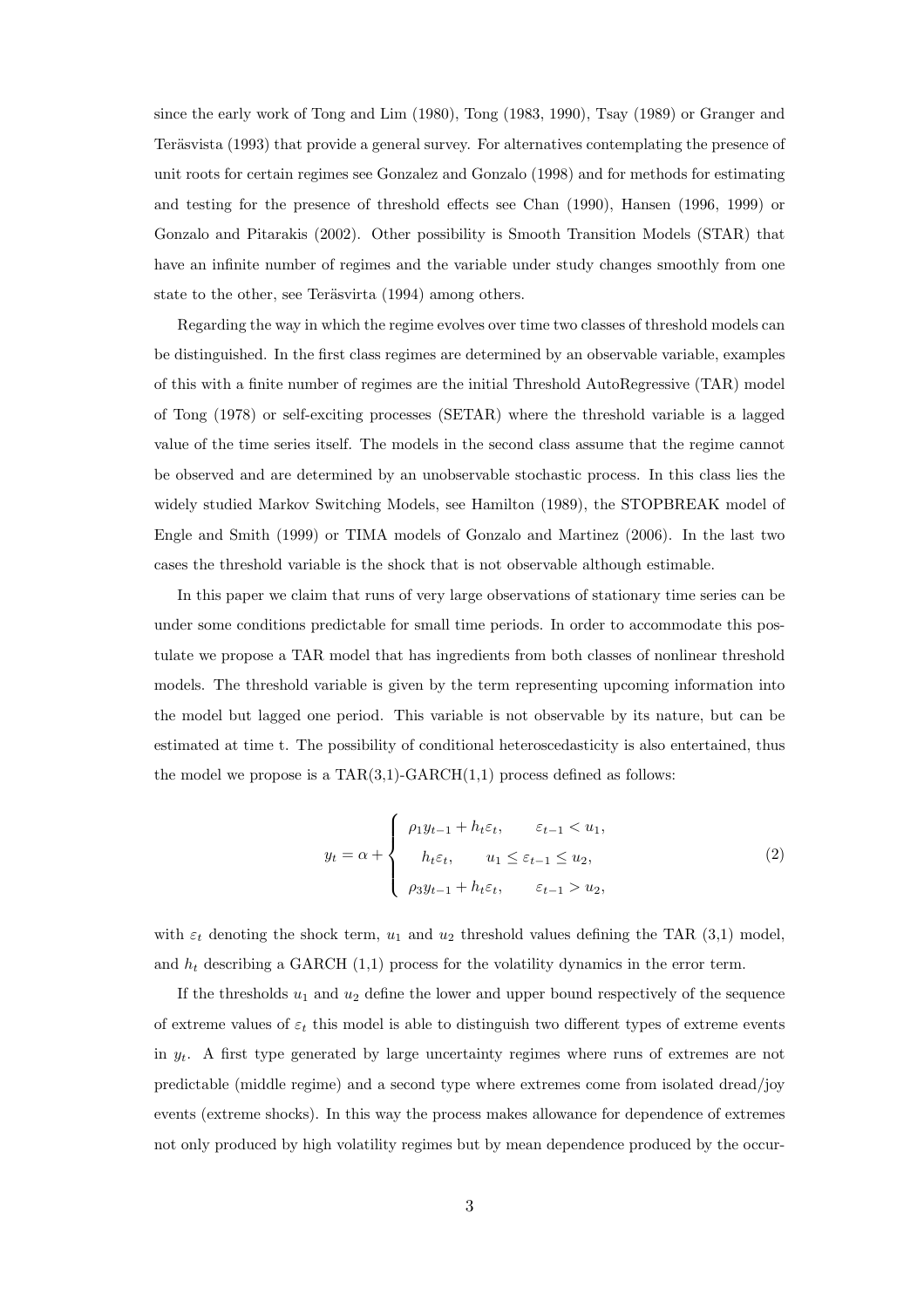rence of extreme shocks. While for economic and financial time series the first class of extremes is identified with periods of high uncertainty the second one could well describe for example booms and bursts in financial markets, periods of peaks in energy prices due to sudden weather variations as for example cold snaps, or periods of underpriced/overpriced currencies due to large country-related shocks and reflected in extreme values of the sequence of exchange rates.

The paper is structured as follows. In Section 2 the model, statistical properties and conditions to ensure stationarity and geometric ergodicity are introduced. Forecasting properties in the short and long run are also studied. Section 3 discusses the estimation of the parameters of the model and of the threshold variable, and hypothesis testing, this understood as statistical significance of the threshold effect against pure  $GARCH(1,1)$  and  $AR(1)-GARCH(1,1)$  models. This section also presents a Monte-Carlo analysis of the performance of size and power of the statistical test for finite samples. Section 4 discusses the suitability of these models to describe the so-called stylized facts of financial returns. Section 5 introduces an application of the methodology to measure the effect on General Motors (GM) stock prices of two crises that had a substantial impact in financial markets worldwide; the Black Monday of October 1987 and September 11th, 2001. Finally, Section 6 concludes. All proofs are gathered into a mathematical appendix.

## 2 A TAR $(3,1)$ -GARCH $(1,1)$  model

We consider the following threshold autoregressive model with three regimes where we make allowance for conditional heteroscedasticity. The main feature of this model is that the threshold variable is the term describing shocks but one period lagged. A general model can be described as follows:  $\overline{a}$ 

$$
y_t = \alpha + \begin{cases} \rho_1 y_{t-1} + h_t \varepsilon_t, & \varepsilon_{t-1} < u_1, \\ \rho_2 y_{t-1} + h_t \varepsilon_t, & u_1 \leq \varepsilon_{t-1} \leq u_2, \\ \rho_3 y_{t-1} + h_t \varepsilon_t, & \varepsilon_{t-1} > u_2, \end{cases} \tag{3}
$$

with  $u_1$  and  $u_2$  threshold values defining the TAR (3,1) model, and  $h_t$  describing a GARCH  $(1,1)$  process for the volatility dynamics in the error term. This is denoted by  $a_t$  and defined as  $a_t = h_t \varepsilon_t$  with

$$
h_t^2 = \beta_0 + \beta_1 a_{t-1}^2 + \beta_2 h_{t-1}^2,\tag{4}
$$

and  $\{\varepsilon_t\}$  a sequence of random shocks following a distribution function  $(d.f.)$   $F_{\varepsilon}(\cdot)$  with mean zero and variance one. The corresponding density function will be denoted by  $f_{\varepsilon}(\cdot)$ .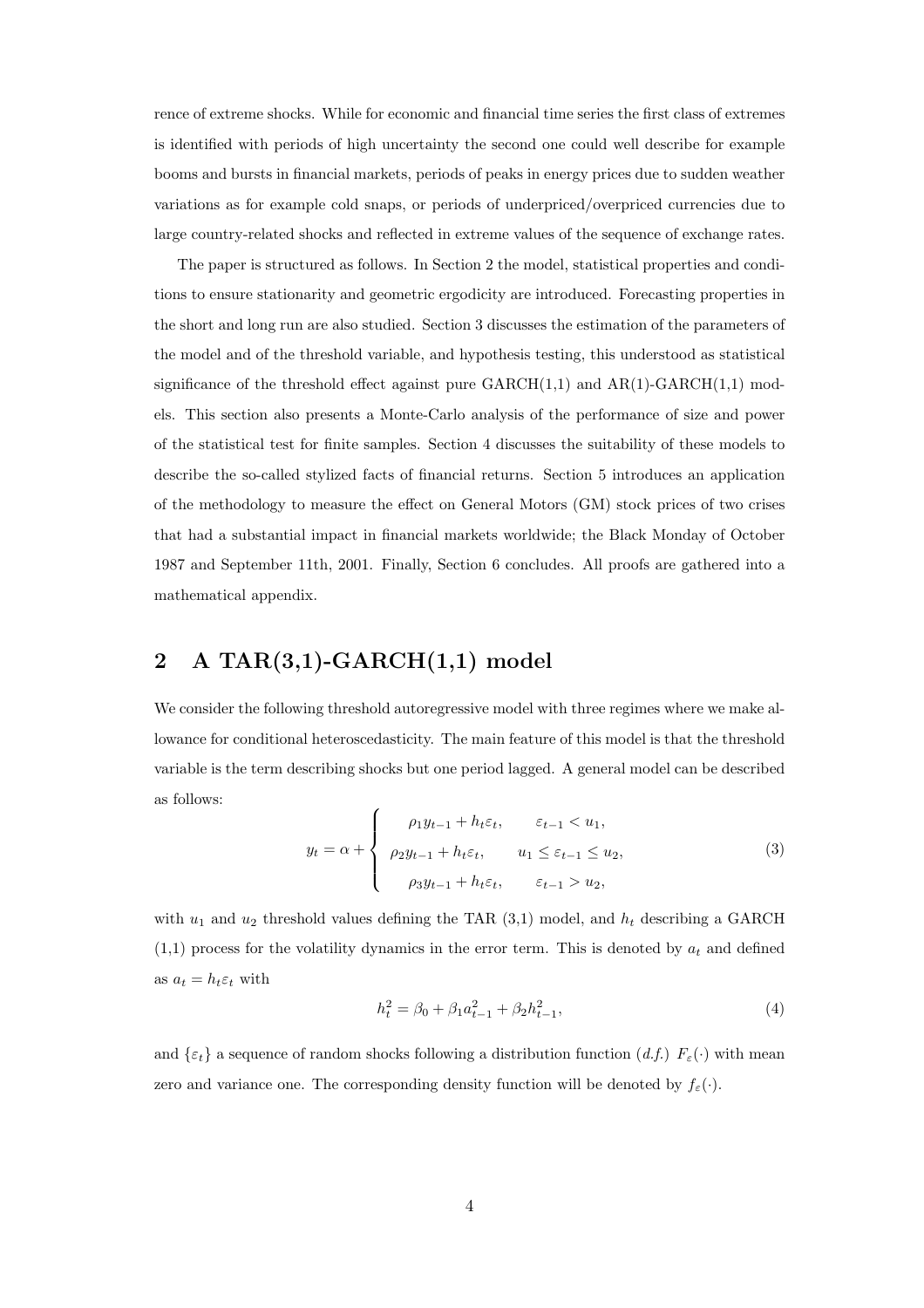For the analysis of financial returns we focus on the following model:

$$
y_t = \alpha + \rho_t y_{t-1} + a_t,\tag{5}
$$

with  $\rho_t = \rho_1 I(\varepsilon_{t-1} < u_1) + \rho_3 I(\varepsilon_{t-1} > u_2)$ , where  $I(A)$  denotes the indicator function that takes a value of 1 if A is true and zero otherwise. Another alternative is considering as threshold variable the error term  $a_t$ . In this case the threshold values are time varying and depend on the volatility regime. The model is as follows

$$
y_t = \alpha + \left[\rho_1 I(a_{t-1} < u_{1,t}^*) + \rho_3 I(a_{t-1} > u_{2,t}^*)\right] y_{t-1} + a_t,\tag{6}
$$

with  $u_{j,t}^* = h_{t-1}u_j$ ,  $j = 1, 2$ , threshold values that depend on the conditional volatility process. Note from this representation of the model that this process allows to identify extreme observations in low volatility regimes for the size of preceding shocks determine the occurrence of extreme values and not previous observations of the sequence  $y_t$  as in SETAR methodologies.

This process accommodates many different dependence structures. Some examples are plotted below. Note that these processes could well describe time series of financial returns.



**Figure 2.1.** Time series representing three different  $TAR(3,1)-GARCH(1,1)$  processes. The left panel depicts a process with  $\alpha = 0$ ,  $(\rho_1, \rho_2, \rho_3) = (-0.7, 0, 0.7)$  and  $(\beta_0, \beta_1, \beta_2) = (1, 0, 0)$ . The parameters of the middle panel are  $\alpha = 0$ ,  $(\rho_1, \rho_2, \rho_3) = (-0.7, 0, 0.7)$  and  $(\beta_0, \beta_1, \beta_2) =$ (0.05, 0.10, 0.85), and for the right panel  $\alpha = 0$ ,  $(\rho_1, \rho_2, \rho_3) = (0.7, 0, 0.7)$  and  $(\beta_0, \beta_1, \beta_2) =$ (0.05, 0.10, 0.85). The error follows a standard Gaussian distribution. The threshold values are  $u_1 = -1.64$  and  $u_2 = 1.64$  and the sample size is  $n = 1000$ .

Other assumptions on the model are

#### Assumptions.-

**A.1**  $\{\varepsilon_t\}$  is an independent and identically distributed *(iid)* sequence.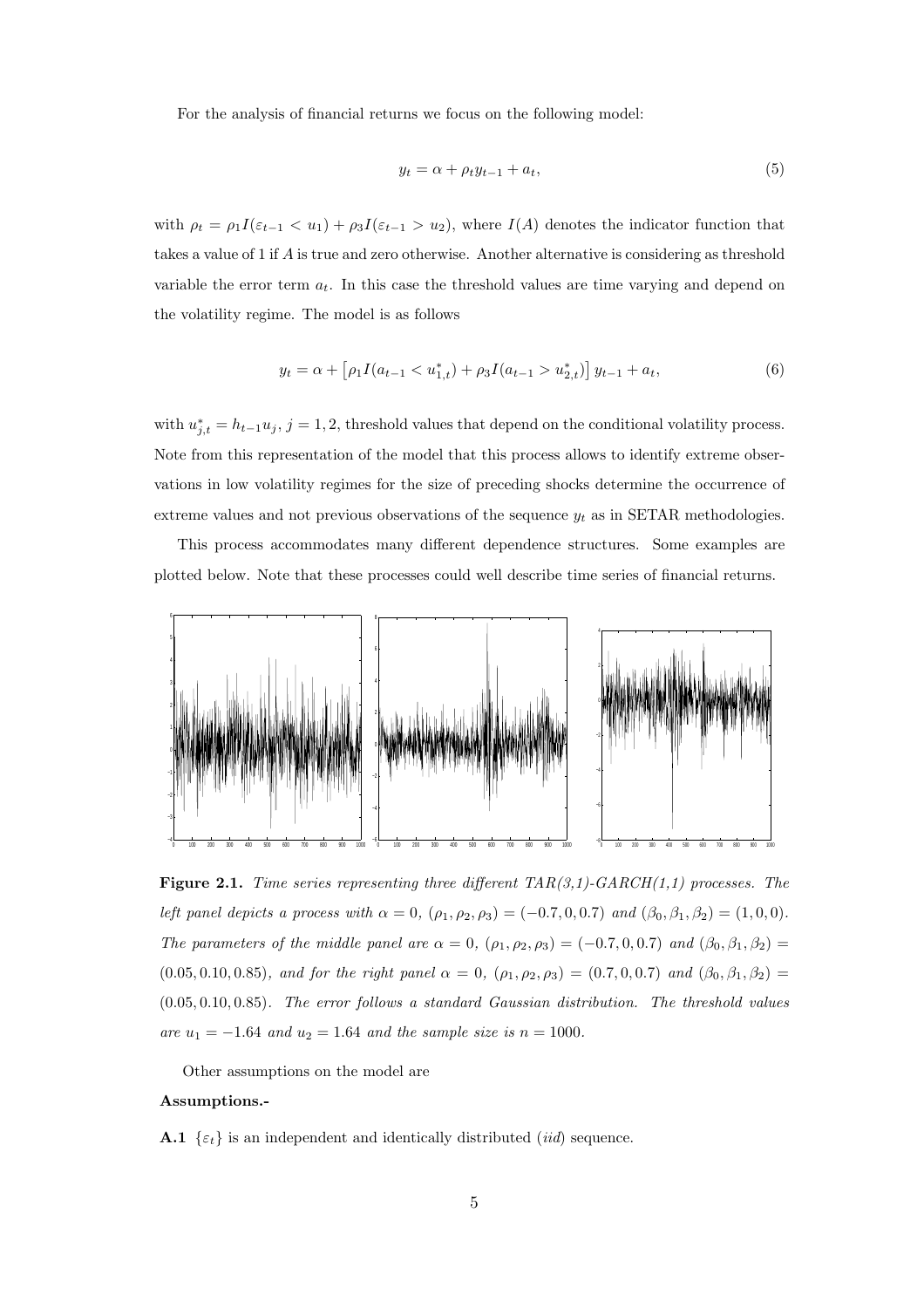- **A.2**  $\beta_0 > 0$  and  $\beta_i \geq 0$  for  $i = 1, 2$ .
- A.3 E  $\left[\max(0, log|\beta_1 \varepsilon_t^2 + \beta_2|)\right] < \infty.$
- A.4 E £  $log(\beta_1 \varepsilon_t^2 + \beta_2)$ ¤  $< 0.$
- **A.5**  $\beta_1 + \beta_2 < 1$ .
- $\mathbf{A.6}$  – $\infty$  <  $E$  [log( $\rho_t$ )] < 0.

The assumptions  $A.1$  to  $A.4$  or  $A.1$ ,  $A.2$  and  $A.5$  are conditions for the strict stationarity and ergodicity of the GARCH process  $a_t$ . Assumption **A.6** is a standard condition to show the strict stationarity and ergodicity of threshold models. Then we are prepared to introduce Theorem 1.

**Theorem 1.-** Assume that  $A.1$  to  $A.4$  and  $A.6$  hold, then process (3) has a unique strictly stationary and ergodic solution. Equally, substituting  $A.3$  and  $A.4$  by  $A.5$ , the same result is obtained.

All proofs are gathered in the mathematical appendix. The following proposition sets the conditions to ensure that the first  $k$  statistical moments of  $(3)$  are finite. First define  $||x||_k =$ ¡ E £  $\left[x^k\right]$ )<sup> $1/k$ </sup>.

Proposition 1.- Under the assumptions in Theorem 1 and the following conditions

**A.7**  $E[\|\rho_t\|_k] < 1$ , **A.8**  $\|\varepsilon_t^2\|_{k/2} < \infty$  and E  $\overline{h}$  $\beta_1 \varepsilon_t^2 + \beta_2$  $\left\lfloor k/2 \right\rceil$  $< 1,$ 

the first k statistical moments of  $\{y_t, a_t\}$  defined on process (3) are finite.

Now we present the first two moments of model (3).

**Proposition 2.-** Under assumptions in Proposition 1 for  $k = 2$ , the first two statistical moments of the process  $y_t = \alpha + \rho_t y_{t-1} + h_t \varepsilon_t$  are

$$
E[y_t] = \frac{\alpha}{1 - E[\rho_t]} + \frac{E[\rho_t a_{t-1}]}{1 - E[\rho_t]}.
$$
\n(7)

If we further assume that the process has zero unconditional mean, the unconditional variance is ¢

$$
Var[y_t] = \frac{Var[a_t]}{1 - E[\rho_t^2]} + \frac{Cov(\rho_t^2, y_{t-1}^2) - E^2[\rho_t y_{t-1}]}{1 - E[\rho_t^2]}.
$$
\n(8)

Note that the randomness of the autoregressive parameter adds one extra term  $\frac{E[\rho_t a_{t-1}]}{1 - E[\rho_t]}$ in the unconditional mean, and  $\frac{Cov(\rho_t^2, y_{t-1}^2) - E^2[\rho_t y_{t-1}]}{1 - E[\rho_t^2]}$  $\frac{(t-1)^{-D} \left[p_t y_{t-1}\right]}{1-E[\rho_t^2]}$  in the unconditional variance. Further,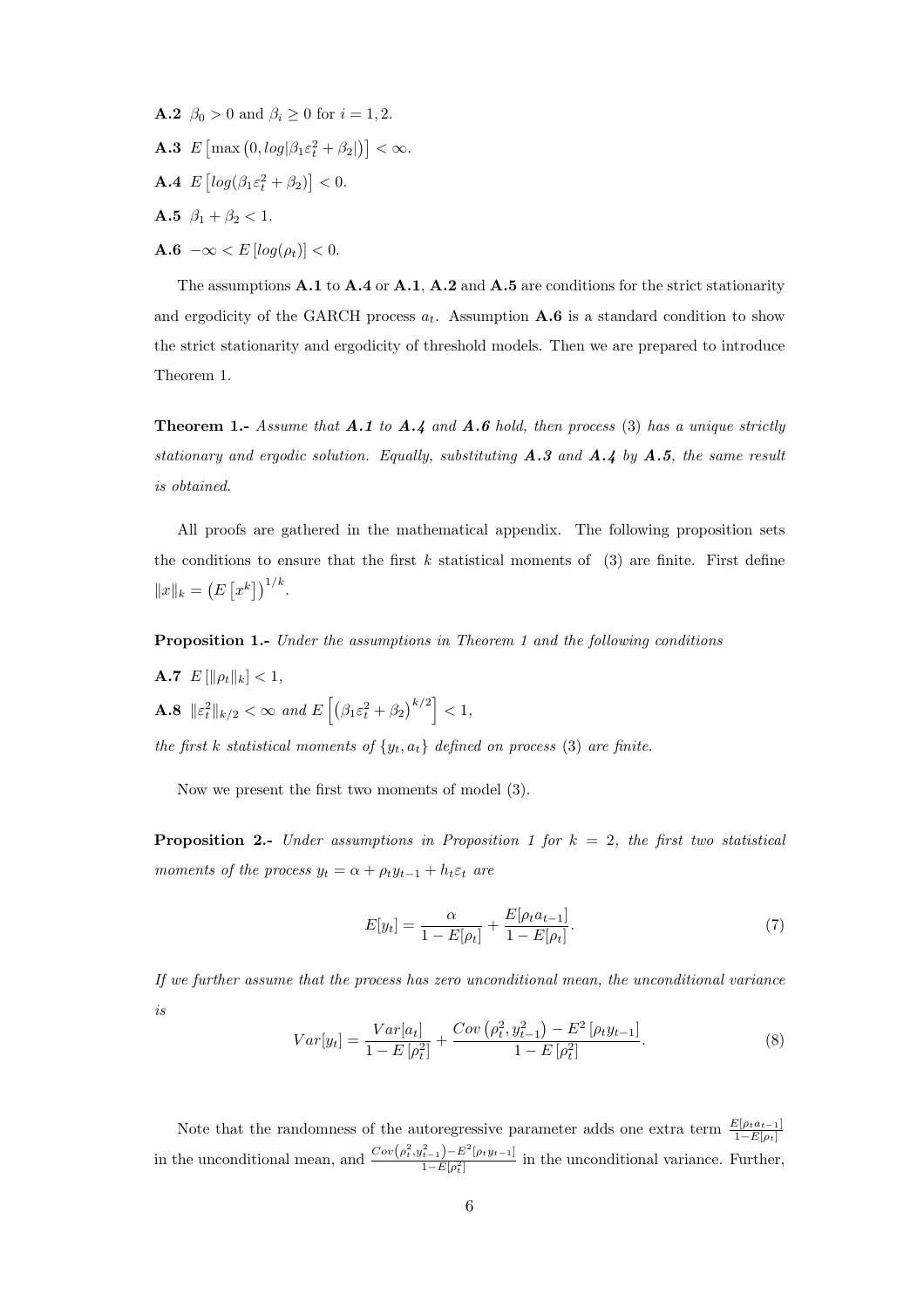in contrast to standard AR, TAR processes a zero intercept does not necessarily imply a zero unconditional mean.

The expression for the optimal forecast l-periods ahead for the  $TAR(3,1)$ -GARCH $(1,1)$ model is also an extension of the corresponding formulas for the AR-GARCH methodology. Thus, the optimal forecasts one-period ahead of  $y_t$  using the mean square prediction error criterion are

$$
E[y_{t+1}|\Im_t] = \rho_{t+1}y_t,\tag{9}
$$

and

$$
V[y_{t+1}|\Im_t] = h_{t+1}^2.
$$
\n(10)

For longer forecast horizons these expressions take more involved forms.

Proposition 3.- Under assumptions in Proposition 2 the optimal forecast l-periods ahead, with l > 1, of the process  $y_t = \alpha + \rho_t y_{t-1} + h_t \varepsilon_t$  are

$$
E[y_{t+l}|\Im_t] = \alpha \frac{1 - E[\rho_{t+1}]^{l-2}}{1 - E[\rho_{t+1}]} + E[\rho_{t+1}]^{l-1} \rho_{t+1} y_t + \sum_{i=1}^{l-1} E[\rho_{t+i+1} a_{t+i}|\Im_t] E[\rho_{t+1}]^{l-i-1}.
$$
 (11)

Furthermore, as  $l \to \infty$  the optimal conditional forecast converges to the unconditional mean,

$$
E[y_{t+l}|\mathfrak{F}_t] \xrightarrow{L_2} \frac{\alpha}{1 - E[\rho_{t+1}]} + \frac{E[\rho_{t+1}a_t]}{1 - E[\rho_{t+1}]}.
$$
\n(12)

These forecasts depend on the linear model parameters of both extreme regimes. Note that in the case of both the distribution of the shock and the threshold values being symmetric the long term forecast depends more on the contribution of the regime exhibiting higher extreme dependence. Also, for short forecast horizons not only  $F_{\varepsilon}(\cdot)$  but also the value of the latest recorded shock have an effect on the forecasted value.

The main advantage of this model is its flexibility to describe the dynamics in the mean of the process. In contrast to standard TAR models the regimes depend on the lagged error variable and hence the model can accommodate asymmetries in the likelihood of positive and negative extremes and in the sequence of runs of extremes depending on the nature of the preceding shock. The case of asymmetric tails already mentioned in (1) is illustrated as follows:  $\overline{a}$  $\mathbf{r}$ 

$$
P_{t-1}\{y_t \le -v\} = F_{\varepsilon}\left(\frac{-v - (\alpha + \rho_t y_{t-1})}{h_t}\right),\tag{13}
$$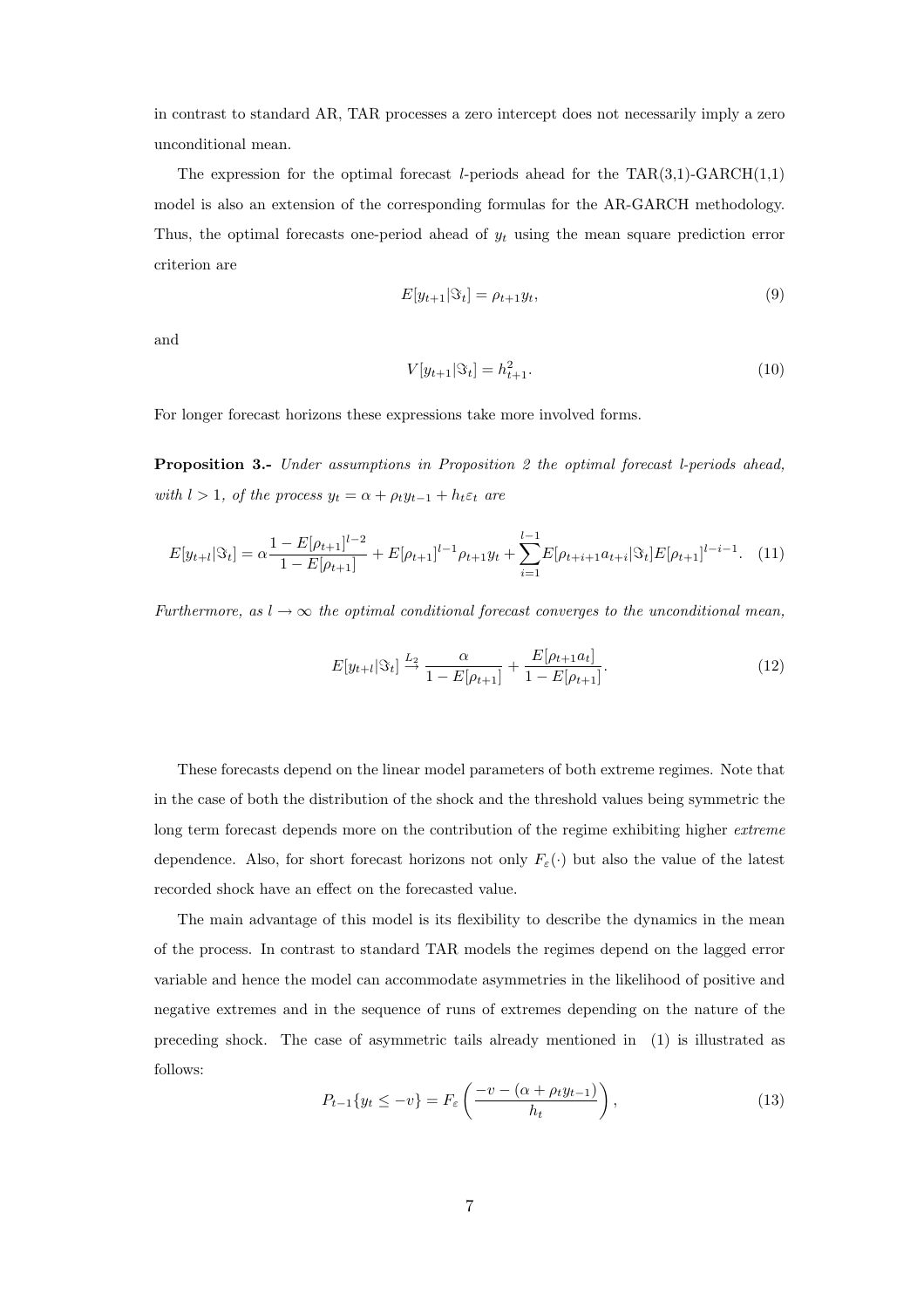and

$$
P_{t-1}\{y_t > v\} = 1 - F_{\varepsilon} \left( \frac{v - (\alpha + \rho_t y_{t-1})}{h_t} \right),
$$
\n(14)

with  $v > 0$  a threshold value determining the tail regions, and  $P_s\{A_t\} = P\{A_t | \Im_s\}$ . If  $F_\varepsilon(\cdot)$ is symmetric about zero

$$
P_{t-1}\{y_t > v\} = F_{\varepsilon}\left(\frac{-v + (\alpha + \rho_t y_{t-1})}{h_t}\right),\tag{15}
$$

that is different from (13) unless the conditional mean process is zero.

The possibility of runs of extremes is also entertained, the corresponding probabilities are calculated in the following proposition.

#### Proposition 4.-

$$
P_{t-2}\left\{y_t \leq -v, y_{t-1} \leq -v\right\} = \int_{-\infty}^{x_{1t}} F_{\varepsilon}\left(\frac{-v - \left(\alpha + \rho_1\left(z_{t-2} + \varepsilon h_{t-1}\right)\right)}{h_t(\varepsilon)}\right) f_{\varepsilon}\left(\varepsilon\right) \partial \varepsilon
$$

$$
+ \int_{x_{1t}}^{x_{2t}} F_{\varepsilon}\left(\frac{-v - \left(\alpha + \rho_2\left(z_{t-2} + \varepsilon h_{t-1}\right)\right)}{h_t(\varepsilon)}\right) f_{\varepsilon}\left(\varepsilon\right) \partial \varepsilon
$$

$$
+ \int_{u_2}^{x_{3t}} F_{\varepsilon}\left(\frac{-v - \left(\alpha + \rho_3\left(z_{t-2} + \varepsilon h_{t-1}\right)\right)}{h_t(\varepsilon)}\right) f_{\varepsilon}\left(\varepsilon\right) \partial \varepsilon,
$$

where  $z_{t-2} = E(y_{t-1} | \Im_{t-2}) = \alpha + \rho_{t-1} y_{t-2}, x_{1t} = \min \left\{ u_{1}, \frac{-v - z_{t-2}}{h_{t-1}} \right\}$  $h_{t-1}$  $\}, x_{2t} = \min\left\{u_2, \frac{-v-z_{t-2}}{h_1}\right\}$  $h_{t-1}$ o  $y_{t-1} | \Im_{t-2}$  =  $\alpha + \rho_{t-1} y_{t-2}$ ,  $x_{1t} = \min\left\{u_1, \frac{-v - z_{t-2}}{h_{t-1}}\right\}$ ,  $x_{2t} = \min\left\{u_2, \frac{-v - z_{t-2}}{h_{t-1}}\right\}$ ,  $x_{3t} =$  $\max\left\{u_2, \frac{-v-z_{t-2}}{h_{t-1}}\right\}$  $\frac{\partial h_{t-1}}{\partial h_{t-1}}$  and v denotes a positive threshold. Equally,

$$
P_{t-2} \{ y_t \ge v, y_{t-1} \ge v \} = F_{\varepsilon} \left( \frac{v - z_{t-2}}{h_{t-1}} \right)
$$
  

$$
- \int_{x'_{1t}}^{u_1} F_{\varepsilon} \left( \frac{v - (\alpha + \rho_1 (z_{t-2} + \varepsilon h_{t-1}))}{h_t(\varepsilon)} \right) f_{\varepsilon}(\varepsilon) \, d\varepsilon
$$
  

$$
- \int_{x'_{3t}}^{x'_{2t}} F_{\varepsilon} \left( \frac{v - (\alpha + \rho_2 (z_{t-2} + \varepsilon h_{t-1}))}{h_t(\varepsilon)} \right) f_{\varepsilon}(\varepsilon) \, d\varepsilon
$$
  

$$
- \int_{x'_{2t}}^{\infty} F_{\varepsilon} \left( \frac{v - (\alpha + \rho_3 (z_{t-2} + \varepsilon h_{t-1}))}{h_t(\varepsilon)} \right) f_{\varepsilon}(\varepsilon) \, d\varepsilon,
$$
  
where  $x'_{1t} = \min \{ u_1, \frac{v - z_{t-2}}{h_{t-1}} \}, x'_{2t} = \min \{ u_2, \frac{v - z_{t-2}}{h_{t-1}} \}, x'_{3t} = \max \{ u_2, \frac{v - z_{t-2}}{h_{t-1}} \}.$ 

In a pure GARCH(1,1) model where  $F_{\varepsilon}(\cdot)$  is symmetric about zero these two tail probabilities are identical. In our TAR framework, on the other hand, this will depend on the value of the autoregressive parameters in each regime. Thus, this property of these TAR models is not without importance for time series of financial returns where the clustering of extremes is usually attributed to large uncertainty regimes in financial markets and as such nothing is said about the possibility of predicting runs of large observations. We devote a further section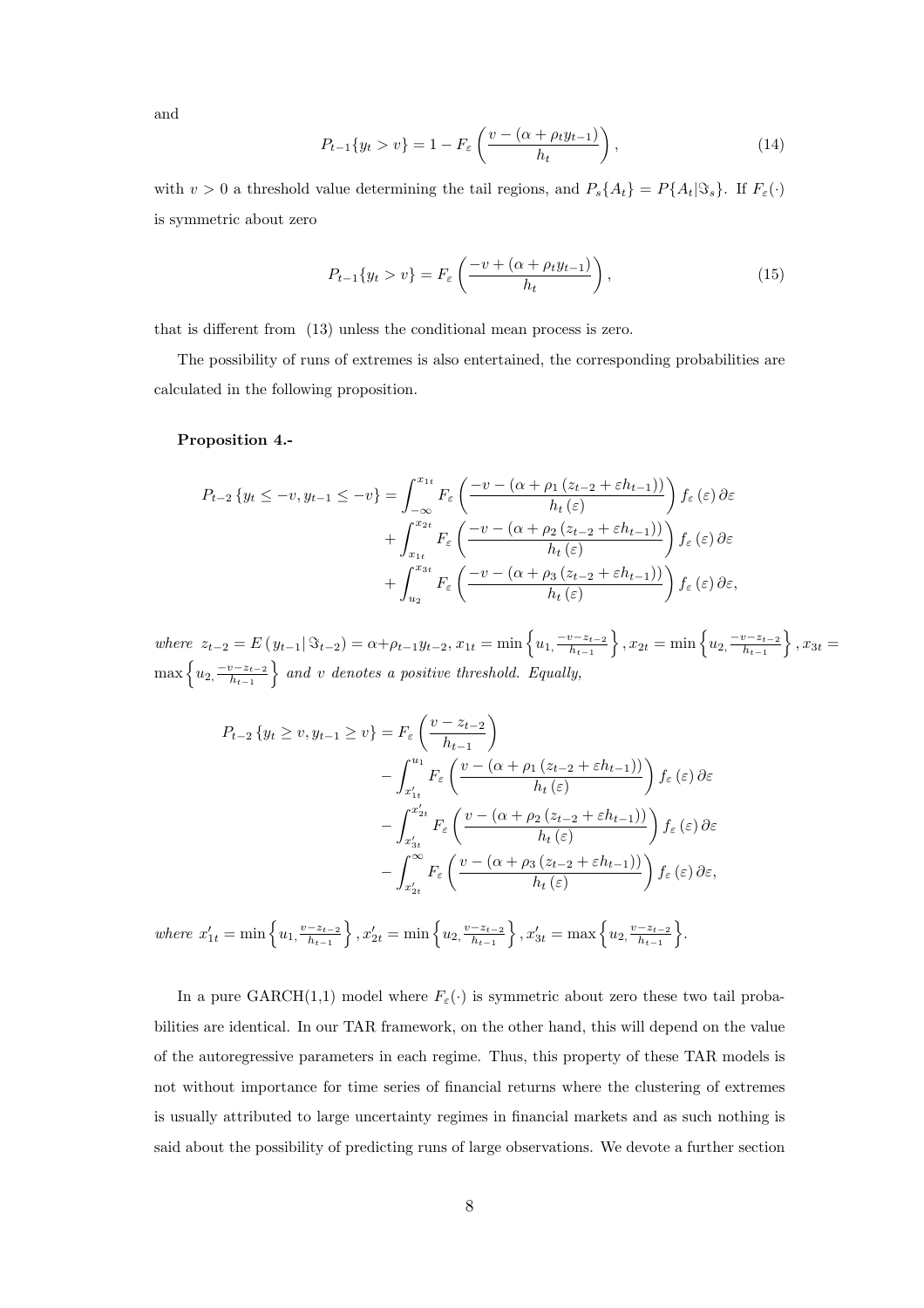below to study in more detail the implications of the TAR-GARCH model for these series.

## 3 Estimation and Testing of a  $\text{TAR}(3,1)$ -GARCH $(1,1)$

This section describes the estimation and testing of a  $TAR(3,1)$ -GARCH $(1,1)$  process. The estimation is done by quasi-maximum likelihood (QML) where both mean and variance parameters are estimated jointly. Although the threshold variable is not observed it can be estimated from the data given its lagged character.

The main hypothesis, the existence of different correlation regimes can be done by testing the statistical significance of the threshold effect. This test involves nuisance parameters which are not identified under the null hypothesis of no threshold effect. This is carried out by following the methodology proposed in Hansen (1996), adapted in our example to the case of an unobservable threshold variable. The following subsection describes the test.

#### 3.1 Threshold Effect Test

The null hypothesis corresponds to the case  $\rho_1 = \rho_2 = \rho_3$  in model (3) which implies that there is no different correlation regimes determined by the magnitude of the standardized shocks. In this way, we entertain a process that under the null,  $H_0: \rho_1 = \rho_2 = \rho_3 = \rho$ , is an  $AR(1)-GARCH(1,1) \text{ model},$ 

$$
y_t = \alpha + \rho y_{t-1} + h_t \varepsilon_t,\tag{16}
$$

with  $h_t$  defined in (4). Under the alternative,  $y_t$  follows process (3). Clearly, under the null,  $u_1$  and  $u_2$  are not identified and thereby the testing problem involves nuisance parameters. As in the related literature, Davies (1977, 1987), Andrews and Ploberger (1994) and Hansen (1996), we propose a supremum and an average type test. Given that the threshold variable is not observable, the testing strategy proposed is a two-step procedure. In the first step we estimate the model under the null hypothesis. Following Ling and McAleer (2003), let  $\widehat{\lambda} =$ ³  $\widehat{\alpha}, \widehat{\rho}, \widehat{\beta}_0, \widehat{\beta}_1, \widehat{\beta}_2,$ ´ , the *QML* estimator of  $\lambda^0 =$  (  $\alpha^0, \rho^0, \beta_0^0, \beta_1^0, \beta_2^0,$ ¢ , defined as:

$$
\arg \max_{\lambda} L_n(\lambda) = \arg \max_{\lambda} \sum_{t=1}^n l_t(\lambda) \quad \text{with} \quad l_t(\lambda) = \log \left( \frac{1}{h_t(\lambda)\sqrt{2\pi}} e^{-\frac{\varepsilon_t^2(\lambda)}{2h_t^2(\lambda)}} \right)
$$

with  $\varepsilon_t^2(\lambda)$  and  $h_t^2(\lambda)$  the error term and conditional variance process from an AR(1)-GARCH(1,1) model respectively. Theorem 5.1 of Ling and McAleer (2003) shows that

$$
n^{1/2}(\widehat{\lambda}_i - \lambda_i^0) = O_p(1),\tag{17}
$$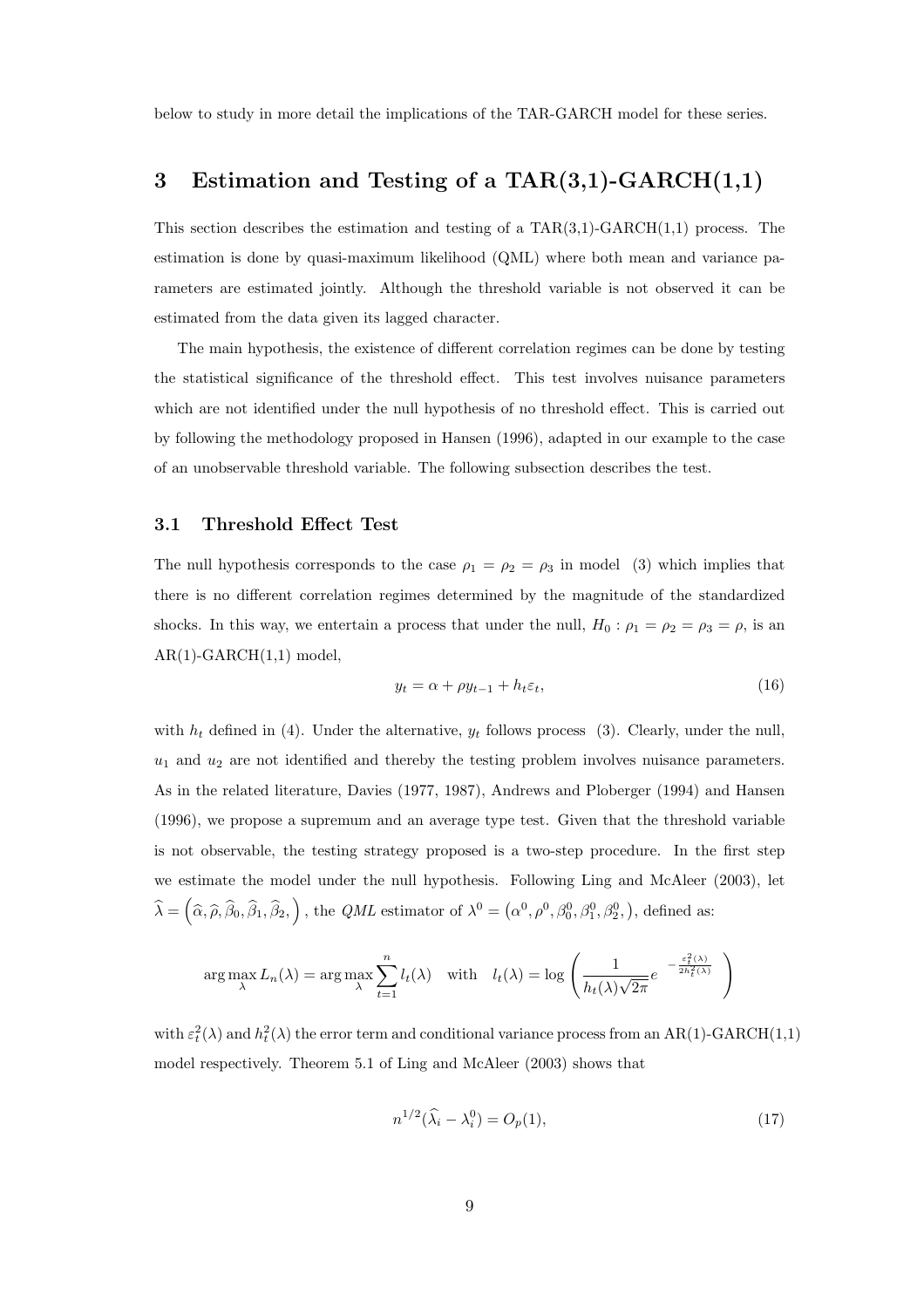with  $n$  denoting the sample size. From this estimation procedure we obtain

$$
\widehat{\varepsilon}_t(\widehat{\lambda}) = \frac{\widehat{a}_t(\widehat{\lambda})}{\widehat{h}_t(\widehat{\lambda})},
$$

with  $\hat{a}_t(\hat{\lambda}) = y_t - \hat{\alpha} - \hat{\rho}y_{t-1}$ , and  $\hat{h}_t^2(\hat{\lambda}) = \hat{\beta}_0 + \hat{\beta}_1 \hat{a}_{t-1}^2(\hat{\lambda}) + \hat{\beta}_2 \hat{h}_{t-1}^2(\hat{\lambda})$ . For ease of notation we will use throughout  $\widehat{\varepsilon}_t \equiv \widehat{\varepsilon}_t(\widehat{\lambda}), \widehat{a}_t \equiv \widehat{a}_t(\widehat{\lambda})$  and  $\widehat{h}_t^2 \equiv \widehat{h}_t^2(\widehat{\lambda})$ .

In the second step, the model to be estimated is an alternative of (3) where the error term is replaced by the residual derived from step 1,

$$
y_t = \gamma_0 + \gamma_1 y_{t-1} + \gamma_2 y_{t-1} I(\hat{\varepsilon}_{t-1} < u_1) + \gamma_3 y_{t-1} I(\hat{\varepsilon}_{t-1} > u_2) + a_t.
$$

The model can be expressed in a more compact way as,

$$
y_t = \gamma y_{t-1}(u) + a_t,
$$

with  $u = (u_1, u_2), y_{t-1}(u) = (1, y_{t-1}, y_{t-1})[\hat{\varepsilon}_{t-1} < u_1), y_{t-1}][\hat{\varepsilon}_{t-1} > u_2)]$  and  $\gamma = (\gamma_0, \gamma_1, \gamma_2, \gamma_3)$ . Thus, under the null hypothesis of no threshold effect,  $\gamma_2 = \gamma_3 = 0$  for all possible values of the threshold vector  $u \in U =$  $\{(u_1, u_2) \in R^2 \text{ s.t. } F_{\varepsilon}(u_1) \in (a_1, b_1) \wedge F_{\varepsilon}(u_2) \in (a_2, b_2) \text{ with }$  $0 < a_1 < b_1 < a_2 < b_2 < 1$ .

In order to test  $H_0 : \gamma_2 = \gamma_3 = 0$  in the preceding model we propose to estimate  $\hat{\gamma}(u)$  by ordinary least squares and subsequently to use a conventional Wald type test. This is

$$
T_n(u) = n\hat{\gamma}(u)'R(R'\hat{V}_n^*(u)R)^{-1}R'\hat{\gamma}(u),\tag{18}
$$

where  $R = (0, I_2)'$ ,  $\widehat{V}_n^*(u) = M_n(u, u)^{-1} \widehat{V}_n(u) M_n(u, u)^{-1}$ ,  $\widehat{V}_n(u) = \frac{1}{n}$  $\sum_{t=1}^{n} \widehat{s}_t(u)\widehat{s}_t(u)'$ ,  $\widehat{s}_t(u)$  =  $y_{t-1}(u)\hat{v}_t, M_n(u, u^*) = \frac{1}{n}$  $\sum_{t=1}^{n} y_{t-1}(u)y_{t-1}(u^*)'$ . Obviously,  $T_n(u)$  depends on the value of the vector u, which is unknown. As it was mentioned above, following the related literature, two are the proposed statistics, the first one defined by the supremum on  $u$  of the set of Wald statistics, namely  $sup_{u\in U}T_n(u)$ ; and the second test given by the average of the different test statistics on u, namely  $Ave_{u\in U}T_n(u)$ . The asymptotic distribution is provided in the next result, where  $\Rightarrow$  denotes weak convergence with respect to the Skorohod metric.

To find the asymptotic distribution of  $(18)$  we need some additional notation. Let  $S(u)$ be a mean zero Gaussian process with covariance kernel  $K(u, u^*) = E(S(u)S(u^*)')$ , and let  $\overline{S}(u) = R'M(u, u)^{-1}S(u)$  be another Gaussian process of zero mean where  $M(u, u^*) =$  $E(y_{t-1}(u)y_{t-1}(u^*))$ , and covariance matrix  $\overline{K}(u, u^*) = R'M(u, u^*)^{-1}K(u, u^*)M(u, u^*)^{-1}R$ .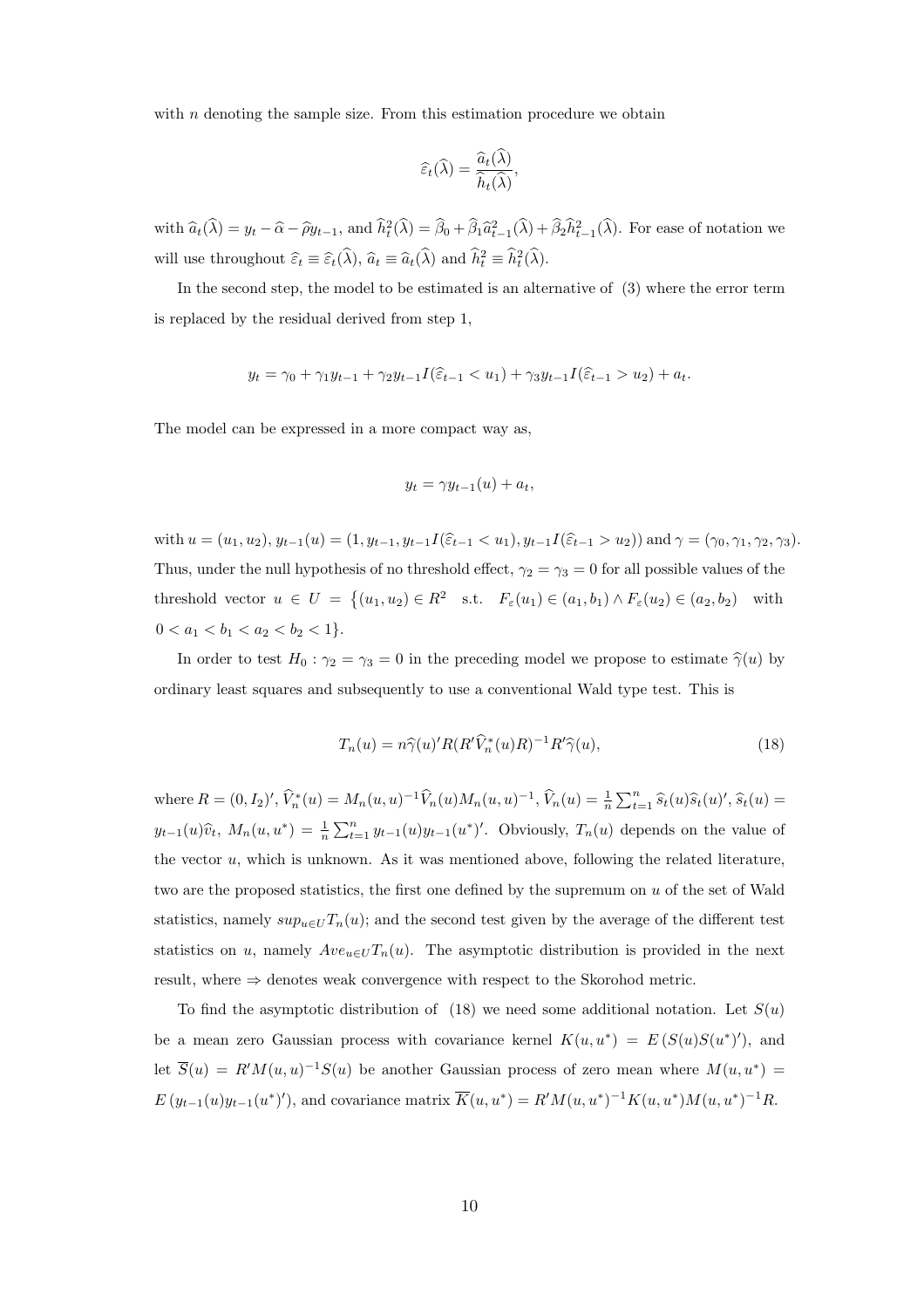**Theorem 2.-** Let  $T_n(u)$  be the Wald test for the null  $H_0$ :  $\gamma_2 = \gamma_3 = 0$  for a given u. Consider that the following conditions hold:

- **B.1**  $\varepsilon_t$  are iid with zero mean and d.f. F, which admits a uniformly continuous density function  $f, f > 0$ .
- **B.2** Assumptions of Proposition 1 for  $k = 6$ .
- B.3 Identifiability conditions in Ling and McAleer (2003).

Then under the null,

$$
T_n(u) \Rightarrow T^0(u) = \overline{S}(u)'\overline{K}(u,u)^{-1}\overline{S}(u).
$$

 $T^{0}(u)$  is the *chi – square process* obtained by Hansen (1996). Also, the null distribution of  $g^0 = g(T^0(u))$ , with g the supremum and/or average functions, depends, in general, on the covariance function  $\overline{K}$ ; hence its critical values cannot be tabulated except in special cases. To obtain the  $p - values$  of this asymptotic test we propose two possible approximations to the asymptotic distribution: the first one is the  $p-value$  approximation of Hansen (1996), and the second one the Wild bootstrap approximation. The validity of these  $p-value$  approximations is shown from Theorem 2 and the Monte-Carlo simulation experiment in the next section.

A different alternative to test the correlation in the mean produced by the dependence in the extremes is to test the null hypothesis of martingale difference sequence for the residuals obtained from the model under the null. In particular, after the first step, where we obtain

$$
\begin{aligned} \widehat{\varepsilon}_t \widehat{h}_t &= y_t - \widehat{\alpha} - \widehat{\rho} y_{t-1} \\ \widehat{h}_t^2 &= \widehat{\beta}_0 + \widehat{\beta}_1 \widehat{\varepsilon}_{t-1}^2 \widehat{h}_{t-1}^2 + \widehat{\beta}_2 \widehat{h}_{t-1}^2, \end{aligned}
$$

we can regress

$$
\hat{\varepsilon}_t = \theta_0 + \theta_1 y_{t-1} I(\hat{\varepsilon}_{t-1} < u_1) + \theta_2 y_{t-1} I(u_1 \leq \hat{\varepsilon}_{t-1} \leq u_2) + \theta_3 y_{t-1} I(\hat{\varepsilon}_{t-1} > u_2) + a_t.
$$

In this case, under the null,  $H_0: \theta_i = 0$  for  $i = 1, 2, 3$  and for all  $(u_1, u_2) \in U$ . To test this hypothesis we can use a Wald or F-type test which both will depend on  $u = (u_1, u_2)$  as in the previous method. Thereby we will need to use a supremum and/or an average type test as in the test discussed above.

Once the hypothesis of linearity of the data can be rejected we proceed to estimate jointly the parameters of the whole model by QML. In more detail, define  $u = (u_1, u_2), \phi = (\alpha, \rho, \beta)$ ,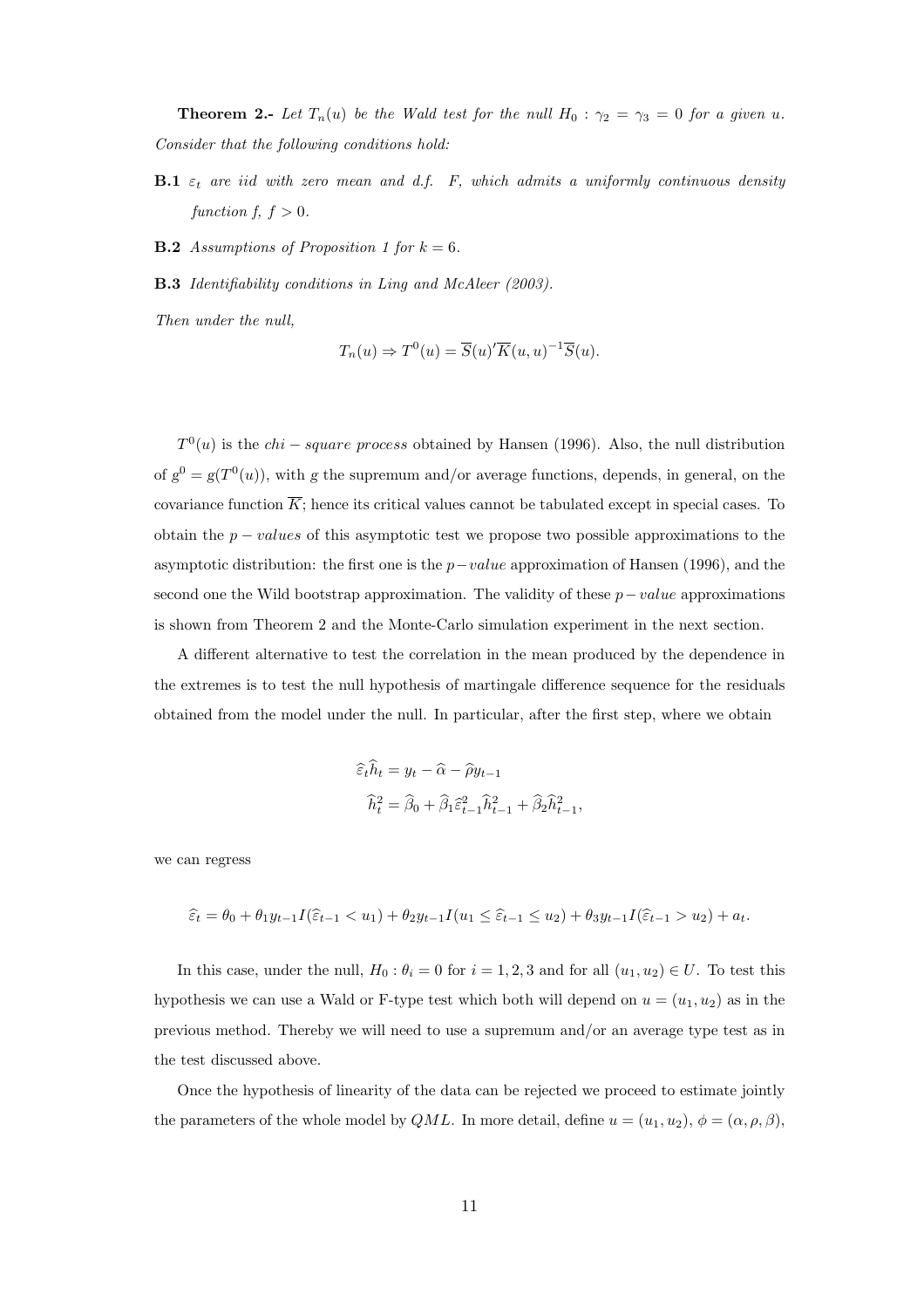$\rho = (\rho_1, \rho_2, \rho_3)$  and  $\beta = (\beta_0, \beta_1, \beta_2)$  and maximize the following function,

$$
L(\phi, u) = \sum_{t=1}^{T} l_t(\phi, u),
$$

with

$$
l_t(\phi, u) = -\frac{1}{2} \ln h_t(\phi, u) - \frac{\varepsilon_t^2(\phi, u)}{2h_t^2(\phi, u)},
$$
  
\n
$$
a_t(\phi, u) = \varepsilon_t(\phi, u)h_t(\phi, u) = y_t - \alpha - \rho_t(\phi, u)y_{-1},
$$
  
\n
$$
h_t^2(\phi, u) = \beta_0 + \beta_1 a_{t-1}^2(\phi, u) + \beta_2 h_{t-1}^2(\phi, u).
$$

For a given  $u = (u_1, u_2) \in U$ , the solution is  $\hat{\phi}(u)$ , then in order to find the optimal threshold vector  $\hat{u}$  we maximize  $L(\hat{\phi}(u), u)$  with respect to u. Thus, the *QML* estimator of  $(\phi, u)$  is  $(\widehat{\phi}(\widehat{u}), \widehat{u})$ .

The study of statistical consistency and asymptotic distribution for the parameter estimators in this case is cumbersome for the asymptotic properties of the standard TAR and GARCH models do not generalize to this case that need of more convoluted techniques, see for example Gonzalo and Martinez (2007). Hence we leave these features of the model for future research.

#### 3.2 Simulation Experiment

This subsection examines the performance of the preceding test for threshold effects through some Monte Carlo experiments for finite samples. In order to do this we will study the empirical size of the test for three linear processes in the mean. These are an *iid* process, a pure  $GARCH(1,1)$  process and an  $AR(1)-GARCH(1,1)$  process:

- 1.  $y_t = \varepsilon_t$  with  $\varepsilon_t$  iid(0,1),
- 2.  $y_t = a_t = \varepsilon_t h_t$ , and  $h_t^2 = \beta_0 + \beta_1 a_{t-1}^2 + \beta_2 h_{t-1}^2$  with parameters  $\beta_0 = 0.05$ ,  $\beta_2 = 0.1$  and  $\beta_2 = 0.85$  and  $\varepsilon_t$  defined as in the previous case.
- 3.  $y_t = \rho y_{t-1} + a_t$  with  $\rho = 0.2$  and  $a_t$  defined as in the previous case.

The error term is assumed standard Gaussian although other simulation experiments could be developed to see the robustness of the test to departures from Gaussianity. In all the experiments the threshold regime is defined by the following space:

 $U =$  $\{(u_1, u_2) \in R^2 \text{ s.t. } F_\varepsilon(u_1) \in (0.1, 0.3) \wedge F_\varepsilon(u_2) \in (0.6, 0.9)\}.$ 

In practice  $F_{\varepsilon}$  is unknown and must be estimated by  $\widehat{\varepsilon}_t$  from the model under the null. For the Hansen  $p - value$  approximation we consider n=250, 500, 1000 and M=1000 Monte Carlo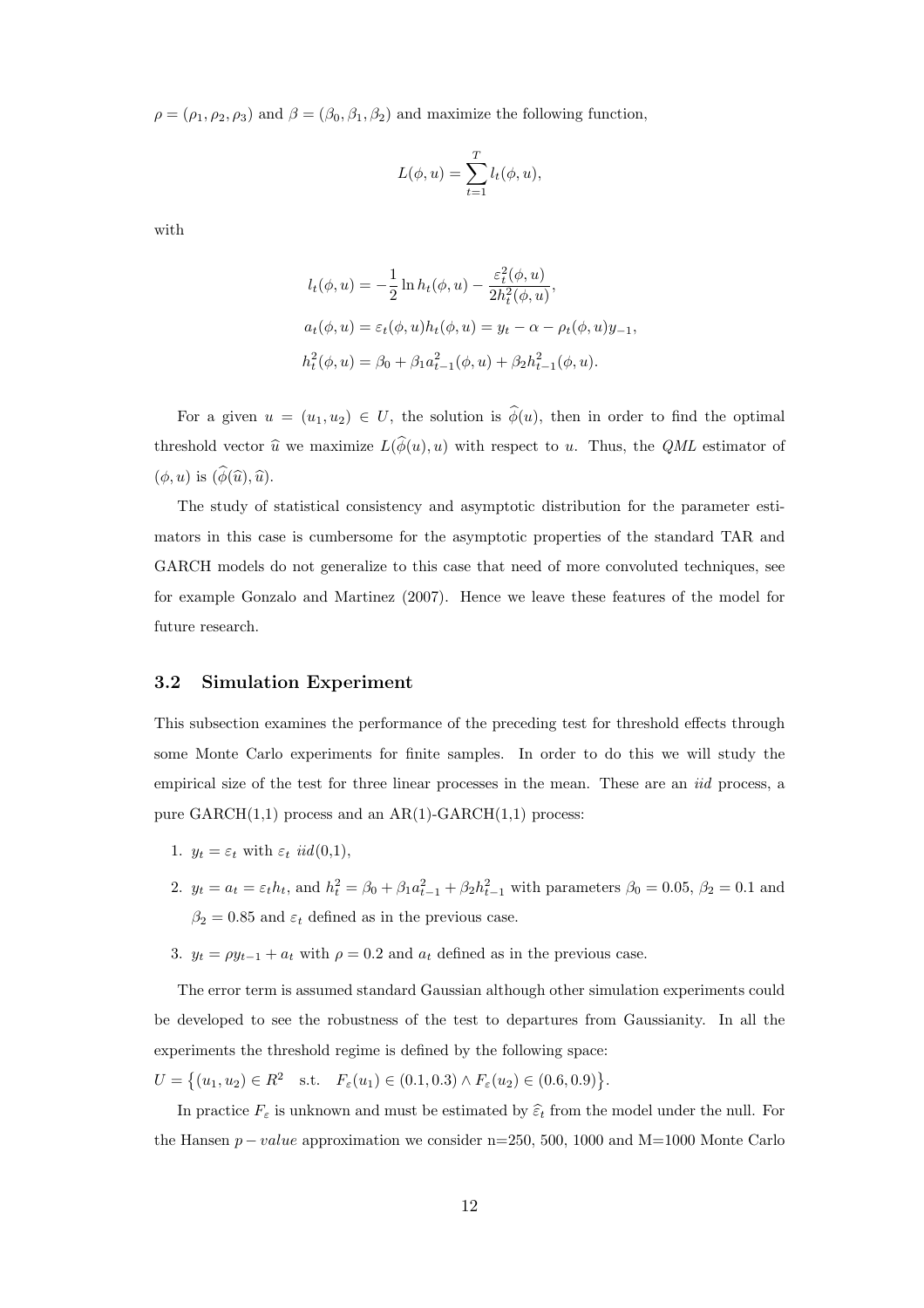simulations, to show the validity of the asymptotic result for moderate sample sizes given the poor results obtained for smaller data sets. The following table 3.1 reports empirical estimates of the size at 5% and 10% significance level for the statistic defined by the supremum of  $T_n(u)$ over the set of possible threshold values.

| $sup_{u\in U}T_n(u)$ |       | $n=250$ |       | $n = 500$ |       | $n = 1000$ |
|----------------------|-------|---------|-------|-----------|-------|------------|
| size                 | 0.05  | 0.1     | 0.05  | 0.1       | 0.05  | 0.1        |
| II D                 | 0.084 | 0.155   | 0.076 | 0.141     | 0.053 | 0.110      |
| GARCH(1,1)           | 0.091 | 0.169   | 0.085 | 0.139     | 0.066 | 0.123      |
| $AR(1) - GARCH(1,1)$ | 0.102 | 0.167   | 0.080 | 0.153     | 0.067 | 0.129      |

**Table 3.1.** Empirical size at 5% and 10% of the  $sup_{u\in U}T_n(u)$  test for  $n = 250$ ,  $n = 500$ and  $n = 1000$  for different data generating processes derived from the Hansen p-value approximation.  $M = 1000$  Monte-Carlo simulations and 300 internal simulation replications.

For the statistic defined by the average of  $T_n(u)$  the results of the simulated size are reported in table 3.2:

| $Ave_{u\in U}T_n(u)$ |       | $n=250$ |       | $n = 500$ |       | $n = 1000$ |
|----------------------|-------|---------|-------|-----------|-------|------------|
| size                 | 0.05  | 0.1     | 0.05  | 0.1       | 0.05  | 0.1        |
| ИD                   | 0.062 | 0.124   | 0.066 | 0.127     | 0.060 | 0.122      |
| GARCH(1,1)           | 0.070 | 0.132   | 0.071 | 0.117     | 0.065 | 0.115      |
| $AR(1) - GARCH(1,1)$ | 0.073 | 0.12    | 0.066 | 0.119     | 0.057 | 0.120      |

**Table 3.2.** Empirical size at 5% and 10% of the  $Ave_{u\in U}T_n(u)$  test for  $n = 250$ ,  $n = 500$ and  $n = 1000$  for different data generating processes derived from the Hansen p-value approximation.  $M = 1000$  Monte-Carlo simulations and 300 internal simulation replications.

The Hansen  $p - value$  approximation is too "liberal" for the supremum case. This can be produced by the definition of the  $U$  space. Hansen (1996) observes that the pointwise test statistics are ill-behaved for extreme values of u, that is, with  $F_{\varepsilon}(u)$  close to 0 or 1, and proposes a [0.2, 0.8] region for searching potential thresholds. Our model however focuses on threshold effects on the extremes of the time series, thereby our interest in giving more freedom to the threshold region in order to capture this effect. Nevertheless the empirical size seems to converge to the nominal size for the three processes and two test statistics.

On the other hand this phenomenon is less important for the Wild Bootstrap approximation for which we report simulations for  $n = 250, 500$  and M=500 in tables 3.3 and 3.4.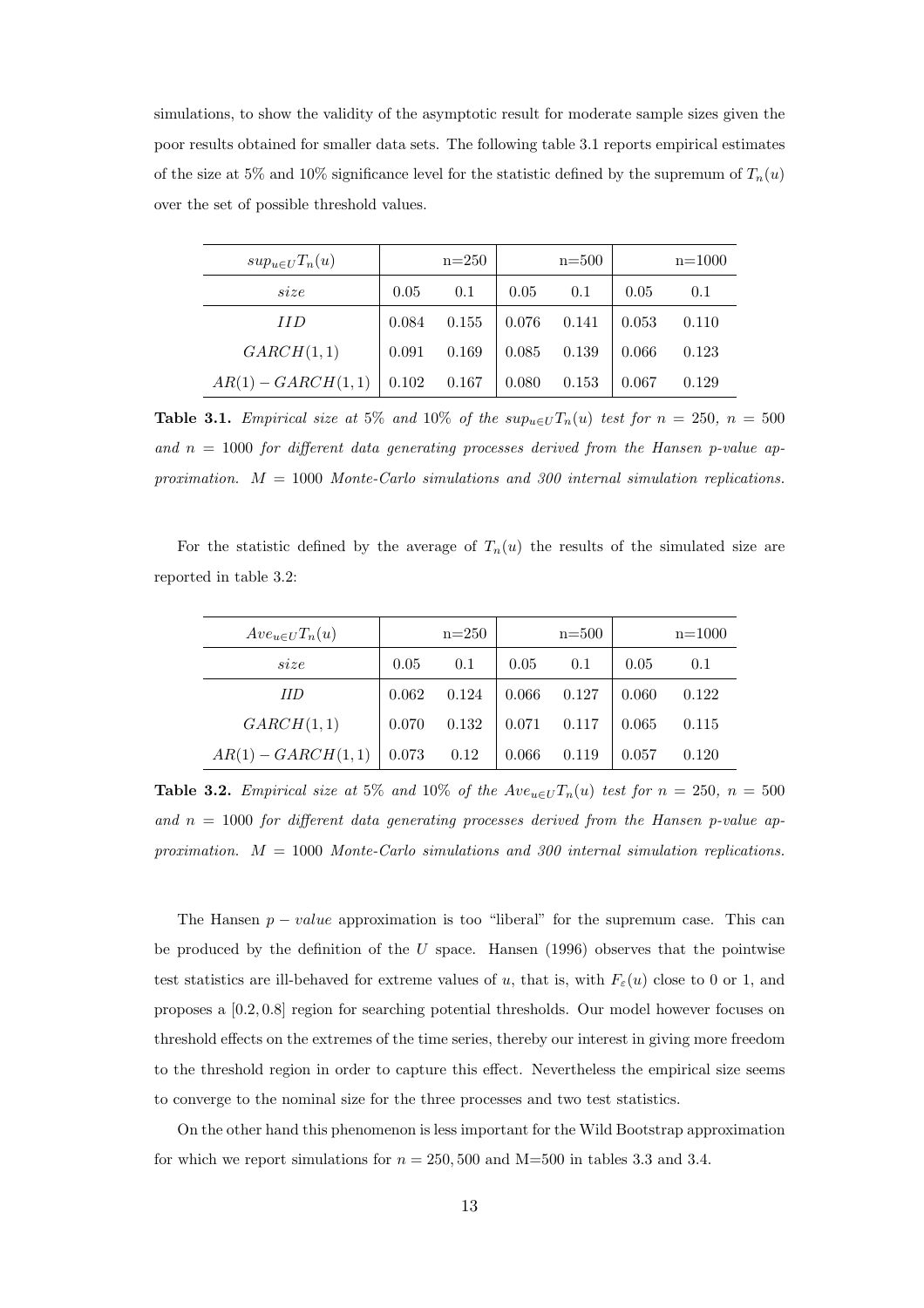| $sup_{u\in U}T_n(u)$ |       | $n=250$ |       | $n = 500$ |
|----------------------|-------|---------|-------|-----------|
| size                 | 0.05  | 0.1     | 0.05  | 0.1       |
| II D                 | 0.062 | 0.108   | 0.056 | 0.086     |
| GARCH(1,1)           | 0.052 | 0.118   | 0.054 | 0.112     |
| $AR(1) - GARCH(1,1)$ | 0.046 | 0.090   | 0.058 | 0.114     |

Table 3.3. Empirical size at 5% and 10% of the  $sup_{u\in U}T_n(u)$  test for  $n = 250$ ,  $n = 500$ for different data generating processes derived from the Wild bootstrap p-value approximation.  $M = 500$  Monte-Carlo simulations and 300 internal simulation replications.

| $Ave_{u\in U}T_n(u)$ |       | $n=250$ |       | $n = 500$ |
|----------------------|-------|---------|-------|-----------|
| size                 | 0.05  | 0.1     | 0.05  | 0.1       |
| <b>IID</b>           | 0.050 | 0.110   | 0.042 | 0.086     |
| GARCH(1,1)           | 0.052 | 0.100   | 0.040 | 0.096     |
| $AR(1) - GARCH(1,1)$ | 0.032 | 0.074   | 0.050 | 0.088     |

Table 3.4. Empirical size at 5% and 10% of the  $Ave_{u\in U}T_n(u)$  test for  $n = 250$ ,  $n = 500$ for different data generating processes derived from the Wild bootstrap p-value approximation.  $M = 500$  Monte-Carlo simulations and 300 internal simulation replications.

Finally we present the power results for the test when we use the Wild bootstrap approximation. For that, we consider two different models. In both cases, the conditional mean is given by:

$$
y_t = 0.2y_{t-1}I(\varepsilon_{t-1} < -1.7) - 0.2y_{t-1}I(\varepsilon_{t-1} > 1.7) + a_t.
$$

In the first case,  $a_t = \varepsilon_t$ , in the second one  $a_t = \varepsilon_t h_t$  with  $h_t^2 = 0.05 + 0.1a_{t-1}^2 + 0.85h_{t-1}^2$ . In both cases,  $\varepsilon_t$  is *iid*  $N(0, 1)$ . The results are in tables 3.5 and 3.6.

| $sup_{u\in U}T_n(u)$                 |      | $n=250$                         |      | $n = 500$ |
|--------------------------------------|------|---------------------------------|------|-----------|
| size                                 | 0.05 | 0.1                             | 0.05 | 0.1       |
| $TAR - IID$                          |      | $0.336$ $0.476$ $0.662$ $0.758$ |      |           |
| $TAR - GARCH(1,1)$ 0.276 0.404 0.540 |      |                                 |      | 0.664     |

**Table 3.5.** Empirical power at 5% and 10% of the  $sup_{u\in U}T_n(u)$  test for  $n = 250$ ,  $n = 500$ for different data generating processes derived from the Wild bootstrap p-value approximation.  $M = 500$  Monte-Carlo simulations.

| $Ave_{u\in U}T_n(u)$           |      | $n = 250$       |                           | $n = 500$     |
|--------------------------------|------|-----------------|---------------------------|---------------|
| size                           | 0.05 | 0.1             | 0.05                      | 0.1           |
| $TAR - IID$                    |      | $0.456$ $0.584$ |                           | $0.768$ 0.858 |
| $TAR - GARCH(1,1)$ 0.350 0.464 |      |                 | $\vert 0.638 \quad 0.750$ |               |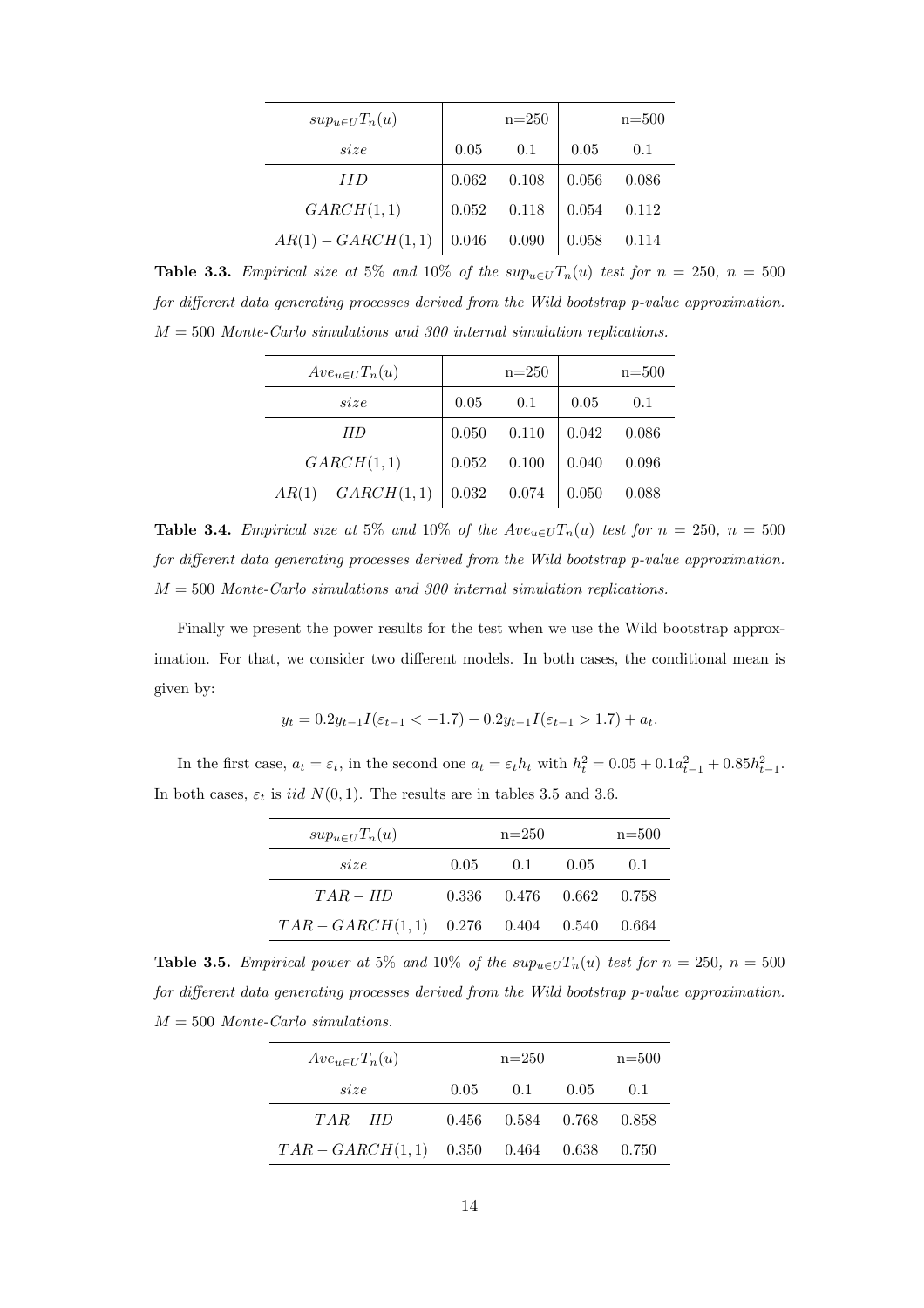**Table 3.6.** Empirical power at 5% and 10% of the  $Ave_{u\in U}T_n(u)$  test for  $n = 250$ ,  $n = 500$ for different data generating processes derived from the Wild bootstrap p-value approximation.  $M = 500$  Monte-Carlo simulations.

Note that in both examples and for both test statistics the power grows with the sample size. Also, the nonlinearity test is more powerful against homoscedastic alternative hypotheses. It is important to notice that the presence of conditional heteroscedasticity can lurk the existence of nonlinearity in the mean process. This is also studied in the next subsection.

#### 3.3 The effect of misspecifying a TAR $(3,1)$ -GARCH $(1,1)$  model

This section studies the effects of misspecifying a  $\text{TAR}(3,1)$ -GARCH $(1,1)$  model, that is, estimating a pure  $GARCH(1,1)$  or an  $AR(1)-GARCH(1,1)$  model when the true data generating process (DGP) is nonlinear. In order to measure the impact of this misspecification we carry out a Monte-Carlo simulation analysis in the following way. We generate  $M = 500$  sequences of  $n = 1000$  observations of a homoscedastic TAR and of two TAR-GARCH processes with threshold values given by  $u_1 = -1.64$  and  $u_2 = 1.64$ . Also, in order to show the consistency of the estimators when the true  $\hat{D}GP$  is estimated and to assess the accuracy of these estimates for  $n = 1000$  we generate a linear AR-GARCH process. The error term for this battery of processes is standard Gaussian.

The following table (3.7) reports the sample mean and standard deviation of the estimates for the four models.

| Estimated Model |           |           |           |            |           |           |           |
|-----------------|-----------|-----------|-----------|------------|-----------|-----------|-----------|
|                 |           | GARCH     |           | $AR-GARCH$ |           |           |           |
| DGP             | $\beta_0$ | $\beta_1$ | $\beta_2$ | $\rho$     | $\beta_0$ | $\beta_1$ | $\beta_2$ |
| AR-GARCH        | 0.609     | 0.331     | 0.305     | 0.498      | 0.274     | 0.148     | 0.630     |
|                 | (0.183)   | (0.055)   | (0.142)   | (0.032)    | (0.112)   | (0.037)   | (0.112)   |
| <b>TAR</b>      | 0.876     | 0.246     | 0.027     | 0.264      | 0.578     | 0.113     | 0.380     |
|                 | (0.115)   | (0.042)   | (0.104)   | (0.032)    | (0.375)   | (0.065)   | (0.384)   |
| $TAR - GARCH_1$ | 0.645     | 0.314     | 0.152     | 0.264      | 0.491     | 0.208     | 0.358     |
|                 | (0.164)   | (0.045)   | (0.145)   | (0.036)    | (0.191)   | (0.047)   | (0.195)   |
| $TAR - GARCH_2$ | 0.642     | 0.314     | 0.154     | 0.024      | 0.622     | 0.272     | 0.209     |
|                 | (0.149)   | (0.046)   | (0.134)   | (0.045)    | (0.176)   | (0.043)   | (0.161)   |

**Table 3.7.** Estimates of: 1) an AR(1)-GARCH(1,1) process with parameters  $\alpha = 0$ ,  $(\rho_1, \rho_2, \rho_3)$  =  $(0.50, 0.50, 0.50)$  and  $(\beta_0, \beta_1, \beta_2) = (0.25, 0.10, 0.65); 2)$  a TAR process with parameters  $\alpha = 0$ ,  $(\rho_1, \rho_2, \rho_3) = (0.70, 0.00, 0.70)$  and  $(\beta_0, \beta_1, \beta_2) = (1, 0, 0);$  3) a TAR process with parameters  $\alpha = 0, (\rho_1, \rho_2, \rho_3) = (0.70, 0.00, 0.70)$  and  $(\beta_0, \beta_1, \beta_2) = (0.25, 0.10, 0.65);$  4) a TAR process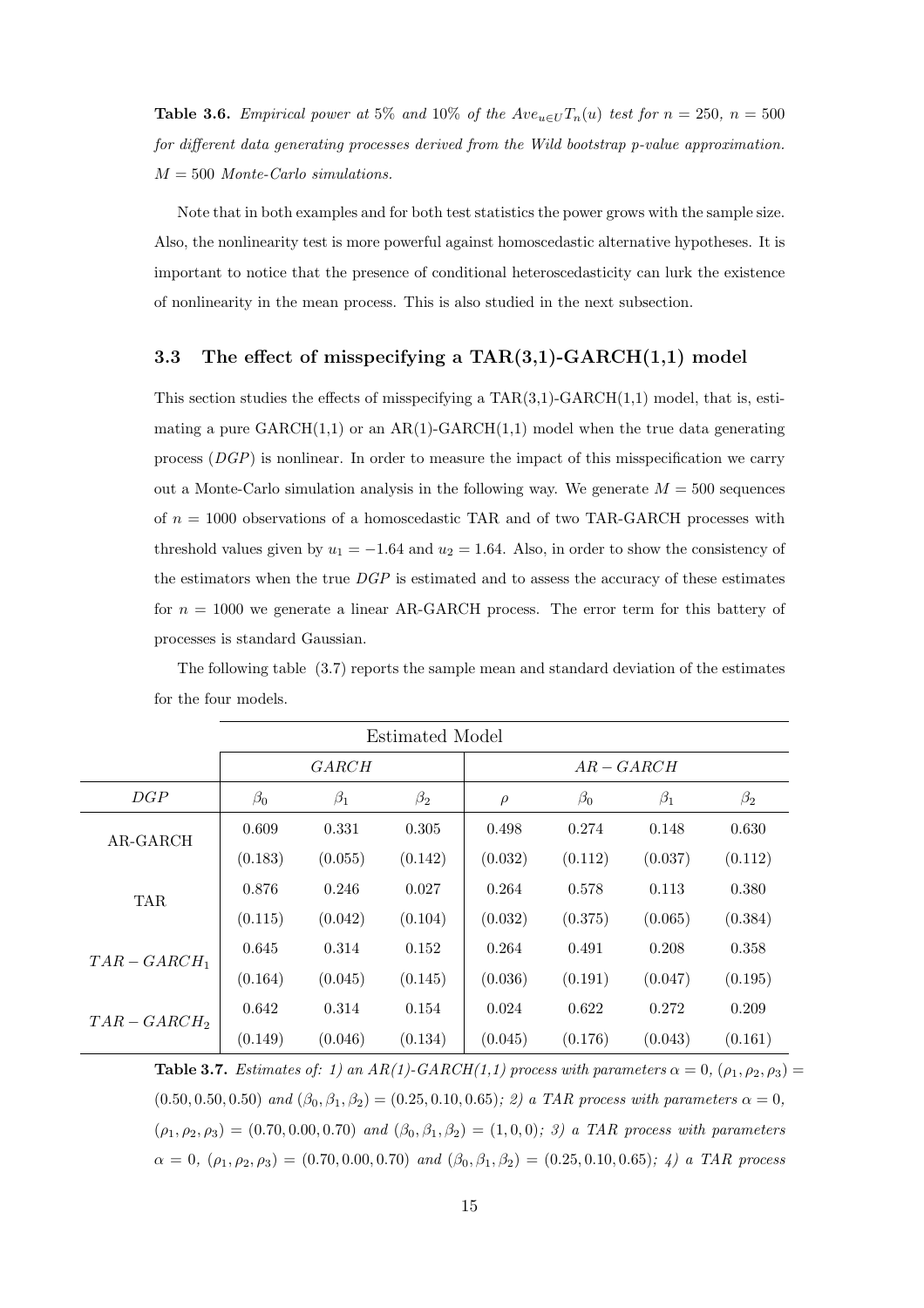with parameters  $\alpha = 0$ ,  $(\rho_1, \rho_2, \rho_3) = (0.70, 0.00, -0.70)$  and  $(\beta_0, \beta_1, \beta_2) = (0.25, 0.10, 0.65)$ . The error term is standard Gaussian. The number of Monte-Carlo simulations is  $M = 500$ and the sample size is  $n = 1000$ . The standard errors of the different estimates are in brackets.

The right section of the first row of the table shows the consistency of the estimators under correct specification of the model, and the left panel the known effect of misspecifying the mean when estimating a GARCH model. The other three rows are more interesting for our analysis. In all of the cases the estimates of the volatility parameters are very misleading. Note that for the estimate of the autoregressive parameter in the mean the AR-GARCH model provides very similar values for the TAR as well as for the  $TAR - GARCH_1$  process and that this value is neither zero or the expected value of the random autoregressive coefficient of the true model. This process depicts spurious serial correlation in the mean process. This is not the case for the  $TAR - GARCH_2$  process. The misspecification in the case of the conditional variance is similar to the first row, that is, to the GARCH and AR-GARCH case, an increase in  $\beta_1$  and a decrease in  $\beta_2$ .

## 4 The TAR(3,1)-GARCH(1,1) for financial returns

Under risk neutrality the efficiency market hypothesis  $(EMH)$  guarantees that the autocorrelation function of the sequence of returns is not significant for any lag, otherwise markets would be predictable, or is so small that makes investment opportunities derived from exploiting that dependence worthless. This is the rationale for using pure  $GARCH(1,1)$  processes or  $AR(1)-GARCH(1,1)$  with a very small although statistically significant autoregressive parameter for modeling the sequence of returns. By the same token SETAR models are not suitable to describe asset prices in an efficient market. Model (5) however can be devised to satisfy some forms of the market efficiency hypothesis but making allowance at the same time for describing periods of autocorrelation in the outer regimes. Suppose a process like (5) with unconditional zero mean and with error term following a symmetric distribution.

The first order autocovariance is

$$
Cov(y_t, y_{t-1}) = E[\rho_t] Var[y_t] + Cov(\rho_t, y_{t-1}^2),
$$

given that  $E[\rho_t y_{t-1}^2] = Cov(\rho_t, y_{t-1}^2) + E[\rho_t]E[y_{t-1}^2]$ . Hence the first order autocorrelation is

$$
Corr(y_t, y_{t-1}) = E\left[\rho_t\right] + \frac{Cov(\rho_t, y_{t-1}^2)}{Var[y_t]}.
$$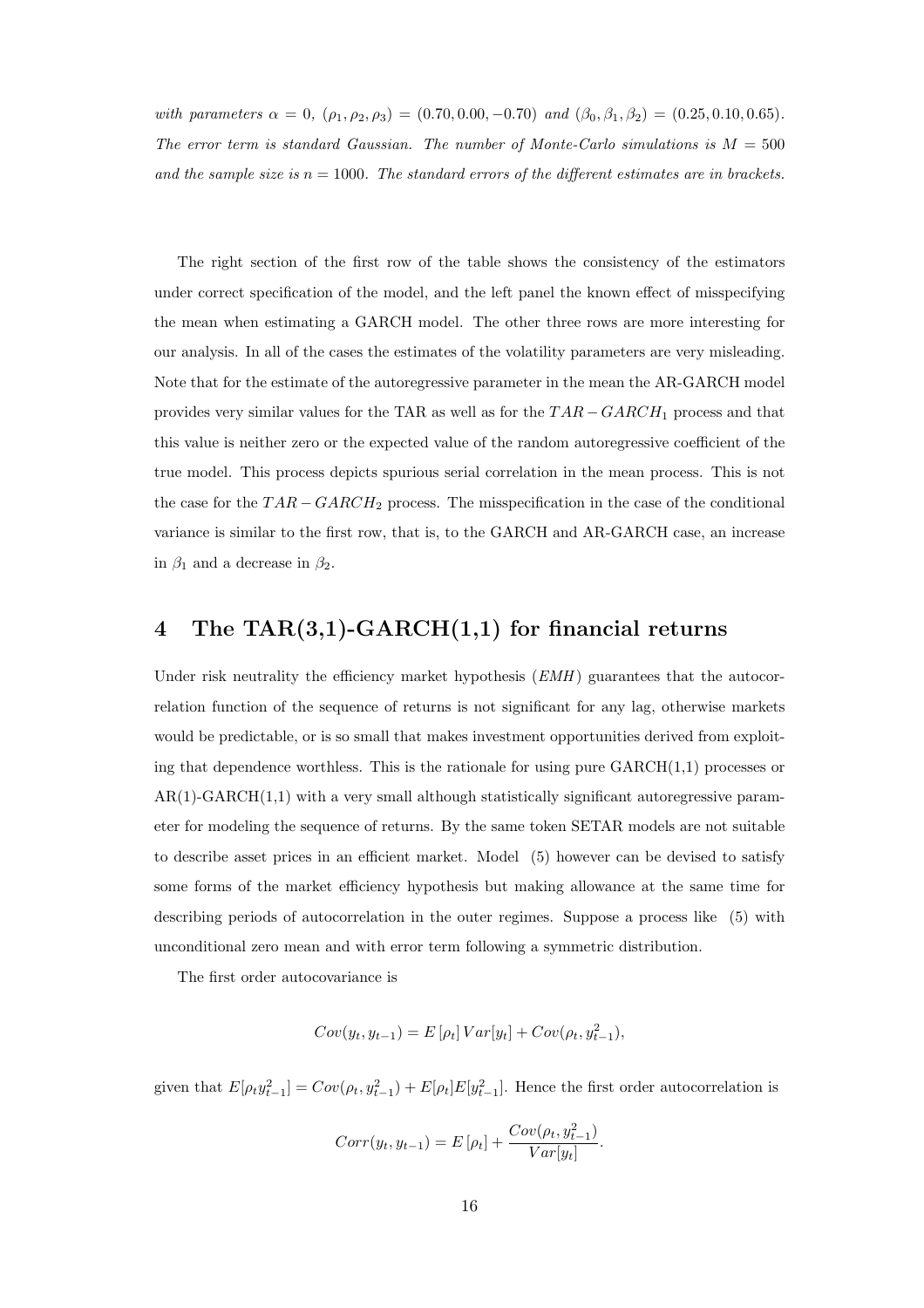Note again that there is an extra term  $\frac{Cov(\rho_t, y_{t-1}^2)}{Var[u_t]}$  $\frac{v(p_t, y_{t-1})}{Var[y_t]}$  in the latter expression compared to the case of a linear AR(1) process. If  $E[y_t] \neq 0$  the extra term must be completed with functions of  $E[y_t]$ . Also, the TAR(3,1)-GARCH(1,1) model that we propose can reflect under some restrictions on the parameters a weak form of market efficiency (described by a zero correlation in the mean process) and also, in contrast to AR-GARCH processes, a strong linear dependence in the extremes if  $\rho_1$  and  $\rho_3$  take high values.

A vast majority of time series describing financial returns share some empirical features such as leptokurtic tails, volatility clustering, negative skewness and the leverage effect. This latter stylized fact given by the presence of more volatility after a large price fall than after a price rise of the same magnitude, is in particular, not well described in the standard GARCH framework. Nelson (1991) proposed the E-GARCH model to allow for asymmetric effects of previous positive and negative observations in the volatility process. In this line Glosten, Jagannathan and Runkle (1993) and Zakoian (1994) introduced the T-GARCH model, a variation of a GARCH(1,1) model where the sign of the previous observation produces an asymmetric effect in the volatility process.

The  $TAR(3,1)$ -GARCH $(1,1)$  albeit different in spirit shares characteristics of these models. It is able to reflect the increase in the likelihood of extreme observations for the sequence  $y_t$  if the previous observation is negative as the E-GARCH and T-GARCH do. In contrast to these models however, for the TAR-GARCH this probability does not increase only because of a shift in the conditional volatility process but because of a nonlinear change in the conditional mean produced by the magnitude of the previous observation and shock. In this way this model is able to refine the insights of the leverage effect phenomenon by permitting to test whether negative returns are followed by an increase in the probability of future negative returns or simply by an increase in future volatility. Proposition 4 for model (5) with  $v = 0$  yields the following probability conditional on information up to time  $t - 2$ .

$$
P_{t-2}(y_t \le 0, y_{t-1} \le 0) = \int_{-\infty}^{x_{1t}} F_{\varepsilon} \left( \frac{-\left(\alpha + \rho_1 \left(z_{t-2} + \varepsilon h_{t-1}\right)\right)}{h_t(\varepsilon)} \right) f_{\varepsilon}(\varepsilon) \, \partial \varepsilon
$$

$$
+ \int_{x_{1t}}^{x_{2t}} F_{\varepsilon} \left( \frac{-\alpha}{h_t(\varepsilon)} \right) f_{\varepsilon}(\varepsilon) \, \partial \varepsilon
$$

$$
+ \int_{u_2}^{x_{3t}} F_{\varepsilon} \left( \frac{-\left(\alpha + \rho_3 \left(z_{t-2} + \varepsilon h_{t-1}\right)\right)}{h_t(\varepsilon)} \right) f_{\varepsilon}(\varepsilon) \, \partial \varepsilon,
$$

where  $x_{1t} = \min \left\{ u_1, \frac{-z_{t-2}}{h_{t-1}} \right\}$  $\left\{\frac{-z_{t-2}}{h_{t-1}}\right\}, x_{2t} = \min\left\{u_2, \frac{-z_{t-2}}{h_{t-1}}\right\}$  $\left\{\frac{-z_{t-2}}{h_{t-1}}\right\}, x_{3t} = \max\left\{u_2, \frac{-z_{t-2}}{h_{t-1}}\right\}$  $\frac{-z_{t-2}}{h_{t-1}}\Big\}.$ 

For values of the parameters resulting in a probability different from 0.5 our TAR process describes asymmetry in the effect of previous losses and gains, or in other words,  $P_{t-2}\lbrace y_t \leq \mathcal{L} \rbrace$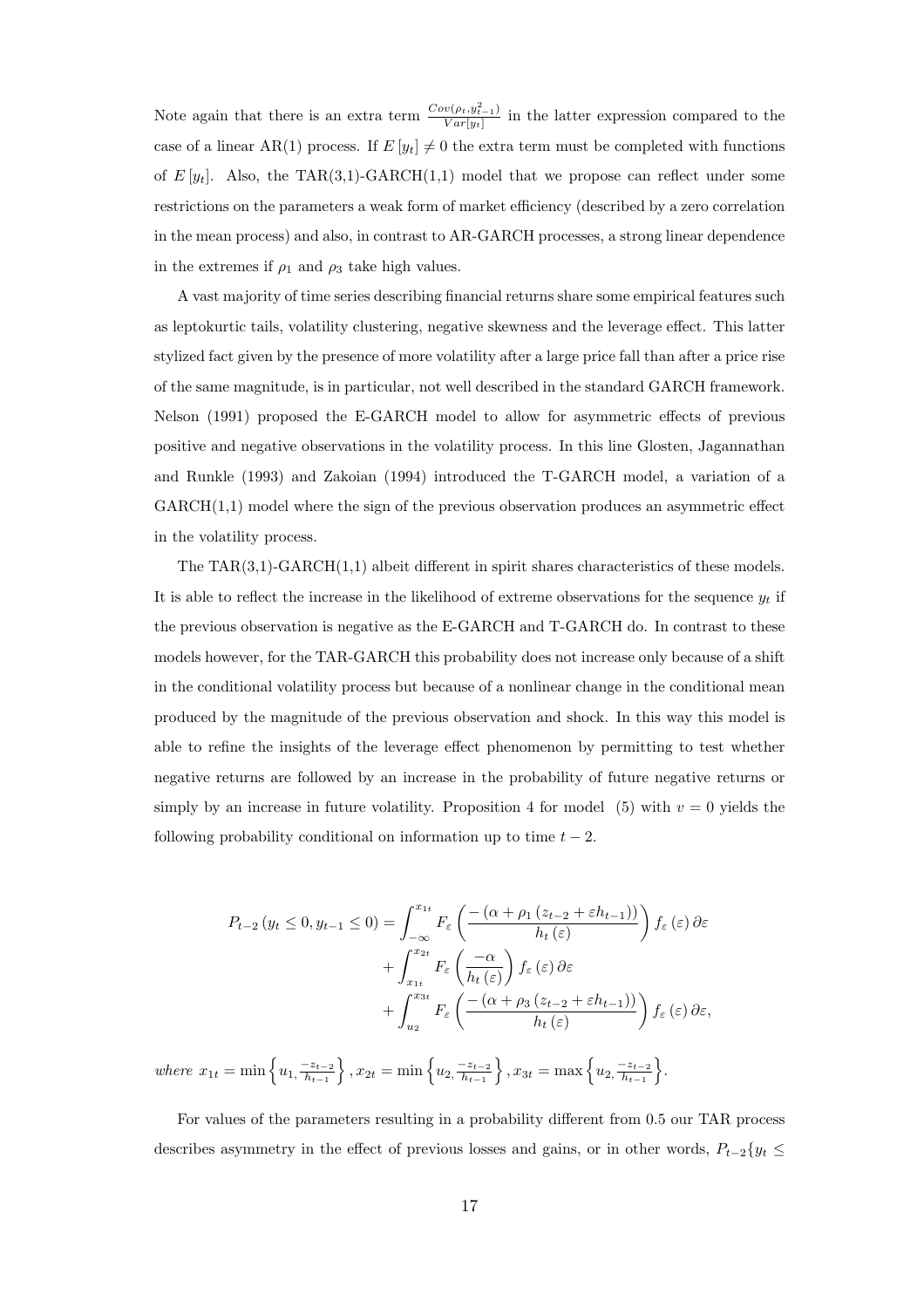$0|y_{t-1} \leq 0$   $\neq P_{t-2}{y_t > 0|y_{t-1} \leq 0}$ . This is in clear contrast to pure GARCH(1,1), E-GARCH $(1,1)$  and T-GARCH processes.

#### 5 Empirical application: Predicting in crises episodes

After the bombing attacks that shook the US in September 11th, 2001 the stock exchanges all around the world fell dramatically not only that day but during a short period of time after the attack. It is striking however to observe that this drop in asset prices worldwide elapsed only a short period of time, five to ten days and then markets went back to normal. Another example of crisis in financial markets was the black Monday in October 1987, that day prices dropped by an average of 20% in US and UK stock markets and even more in other economies worldwide, and triggered a period of widespread decline in financial markets. While the first example is clearly attributed to a very negative and unexpected sequence of extreme events during that week of September of 2001 that had such disastrous effects, the nature of the second event cannot be clearly attributed to a certain cause. In the latter case markets started to respond to drops in prices with a cascade of sale orders and a subsequent lack of liquidity that produced high uncertainty and volatility in financial markets during long after that Monday of October 1987.

The following plots represent the sequences of prices and log-returns  $r_t = 100 (lnP_t$  $lnP_{t-1}$ ) of General Motors (GM) stocks for each crisis episode. The data are collected from Yahoo-Finance.

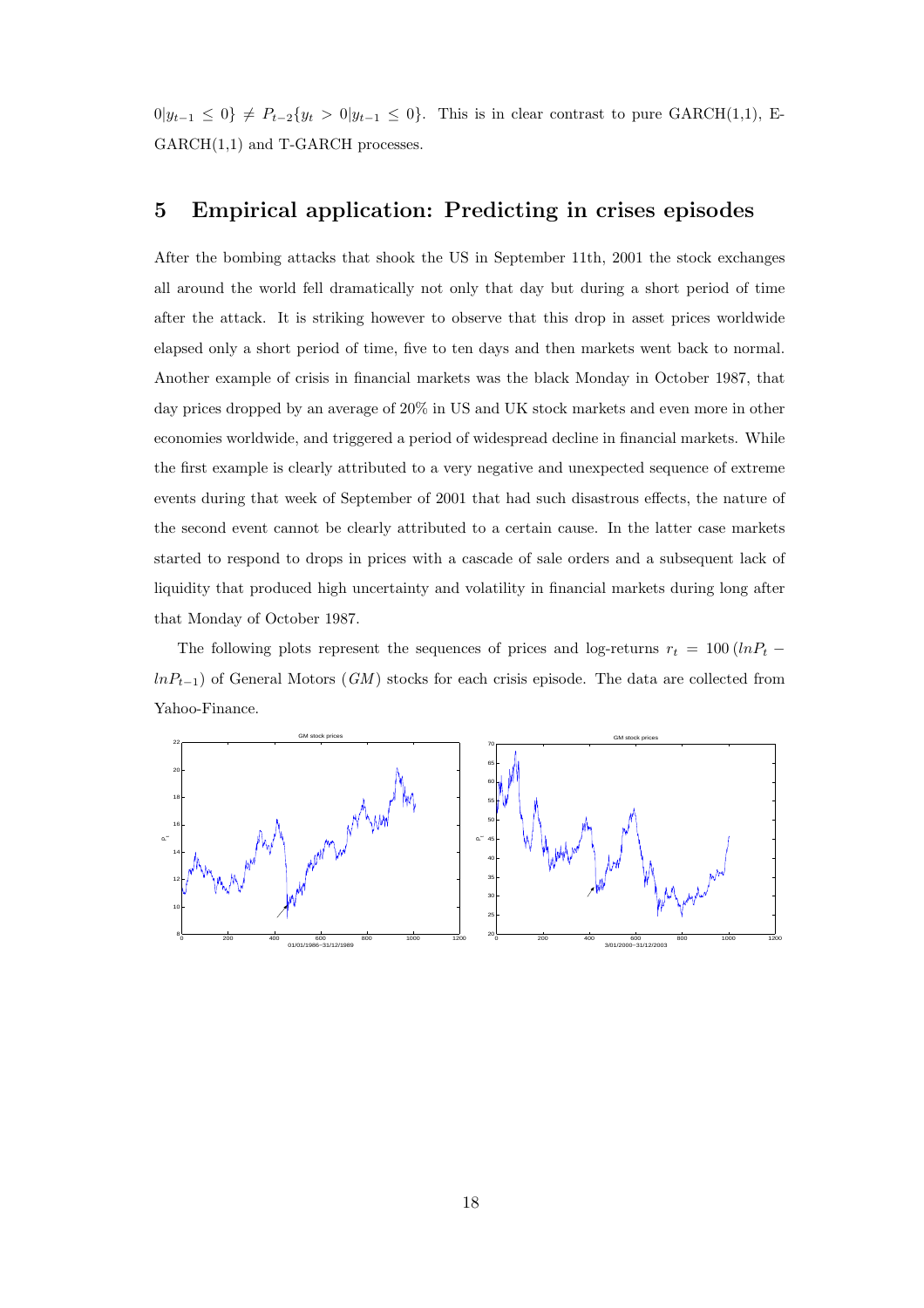

Figure 5.1. The upper-left panel depicts the prices of GM for the period  $01/01/1986 -$ 31/12/1989, and the upper-right panel those for the period 03/01/2000 − 31/12/2003. The lower panels plot the corresponding sequences of log-returns. The arrows point to Black Monday of October 1987 and September 11th, 2001 respectively.

It is interesting to observe the very different patterns in prices and returns described around each crisis. The volatilities also seem to differ very much across plots.

In this section the TAR-GARCH methodology is applied to determine statistically if the returns on the days following these events were predictable or not. If the events simply sparked an increase in volatility as stated by the leverage effect investors were better off by conserving their assets than to exposing to adverse movements of prices before the realization of the buy/sale order. In contrast, if these events were sparked by an extreme shock investors could have predicted future returns just after the shocks.

Table 5.1 reports the estimates of a  $GARCH(1,1)$ , an  $AR(1)-GARCH(1,1)$ , and a  $TAR(3,1) GARCH(1,1)$  model for daily log-returns from  $GM$  stock covering the period January 1986-December 1989. The analysis comprises 1011 observations.

| Model     | GARCH(1,1)       | $AR(1) - GARCH(1,1)$ | $TAR(3,1) - GARCH(1,1)$ |
|-----------|------------------|----------------------|-------------------------|
| $\alpha$  | 0.052<br>(0.046) | 0.052<br>(0.047)     | 0.027                   |
| $\rho_1$  |                  | $-0.017$<br>(0.041)  | $-0.087$                |
| $\rho_2$  |                  | $-0.017$<br>(0.041)  | 0.164                   |
| $\rho_3$  | -                | $-0.017$<br>(0.041)  | 1.225                   |
| $\beta_0$ | 0.867<br>(0.171) | 0.874<br>(0.173)     | 0.813                   |
| $\beta_1$ | 0.231<br>(0.016) | 0.232<br>(0.016)     | 0.289                   |
| $\beta_2$ | 0.438<br>(0.081) | 0.435<br>(0.082)     | 0.431                   |
| $Log$ lkl | $-1867.6$        | $-1868.1$            | $-1874.9$               |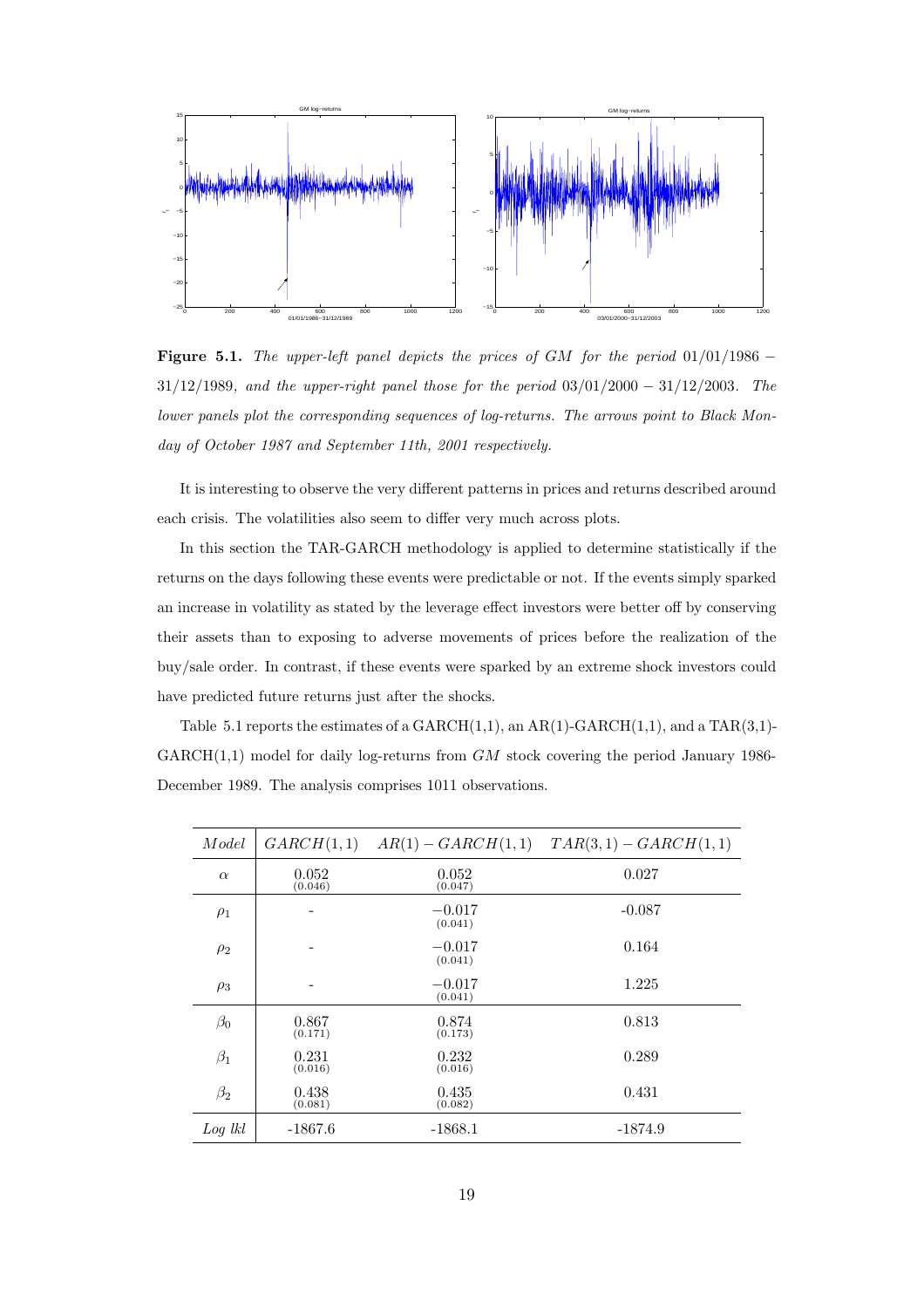Table 5.1.  $u_1 = -0.578$ ,  $u_2 = 1.218$ . Estimates for October 1987 subsample (01/01/1986-31/12/1989), n=1011. p-value of Hansen test  $(sup_{u\in U}T_n(u)=0.979$ , p-value of  $Ave_{u\in U}T_n(u)=0.987$ . The standard errors of the different estimates are in brackets.

The results from this table are somehow expected. The dependence in the extremes is found not to be statistically significant. Although the parameter for the upper regime in the TAR $(3,1)$ -GARCH $(1,1)$  is high the two versions of the Hansen test do not reject the null hypothesis. In line with this the likelihood functions yield very similar results indicating scarce significance also of the conditional mean parameter in the  $AR(1)$  component. These results can be interpreted as those expected in an efficient stock market. By doing so, we accept that the crisis of October 1987 was sparked by an increase in volatility and that posterior strong fluctuations in GM stock price were produced by the volatility process and not by dependence in the extremes.

The analysis of the GM stock prices corresponding to the period January 2000-December 2003 is diametrically different. The following table reports the estimates of the different models. The analysis comprises 1004 observations.

| Model     | GARCH(1,1)       | $AR(1) - GARCH(1,1)$ | $TAR(3,1) - GARCH(1,1)$ |
|-----------|------------------|----------------------|-------------------------|
| $\alpha$  | 0.104<br>(0.069) | 0.108<br>(0.070)     | 0.183                   |
| $\rho_1$  |                  | $-0.052$<br>(0.031)  | 0.072                   |
| $\rho_2$  | $\overline{a}$   | $-0.052$<br>(0.031)  | $-0.031$                |
| $\rho_3$  |                  | $-0.052$<br>(0.031)  | 1.225                   |
| $\beta_0$ | 0.117<br>(0.033) | 0.117<br>(0.033)     | 0.087                   |
| $\beta_1$ | 0.079<br>(0.012) | 0.076<br>(0.012)     | 0.080                   |
| $\beta_2$ | 0.902<br>(0.014) | 0.904<br>(0.014)     | 0.908                   |
| $Log$ lkl | $-2252.3$        | $-2251.1$            | $-2659.8$               |

Table 5.2.  $u_1 = -0.919$ ,  $u_2 = 0.785$ . Estimates for September 2001 subsample  $(01/01/2000$ -31/12/2003), n=1004. p-value of Hansen test  $(sup_{u\in U}T_n(u)=0.046$ , p-value of  $Ave_{u\in U}T_n(u)=0.064$ . The standard errors of the different estimates are in brackets.

Stock returns on GM for this period exhibit very different characteristics from the previous period studied. While the linear  $AR(1)-GARCH(1,1)$  model points towards a negative conditional mean process the nonlinear TAR-GARCH model also reflects this effect for the middle regime but describes as well two outer regimes where observations have a different and stronger dependence structure. The number of extremes in the sequence of shocks is 200 for the lower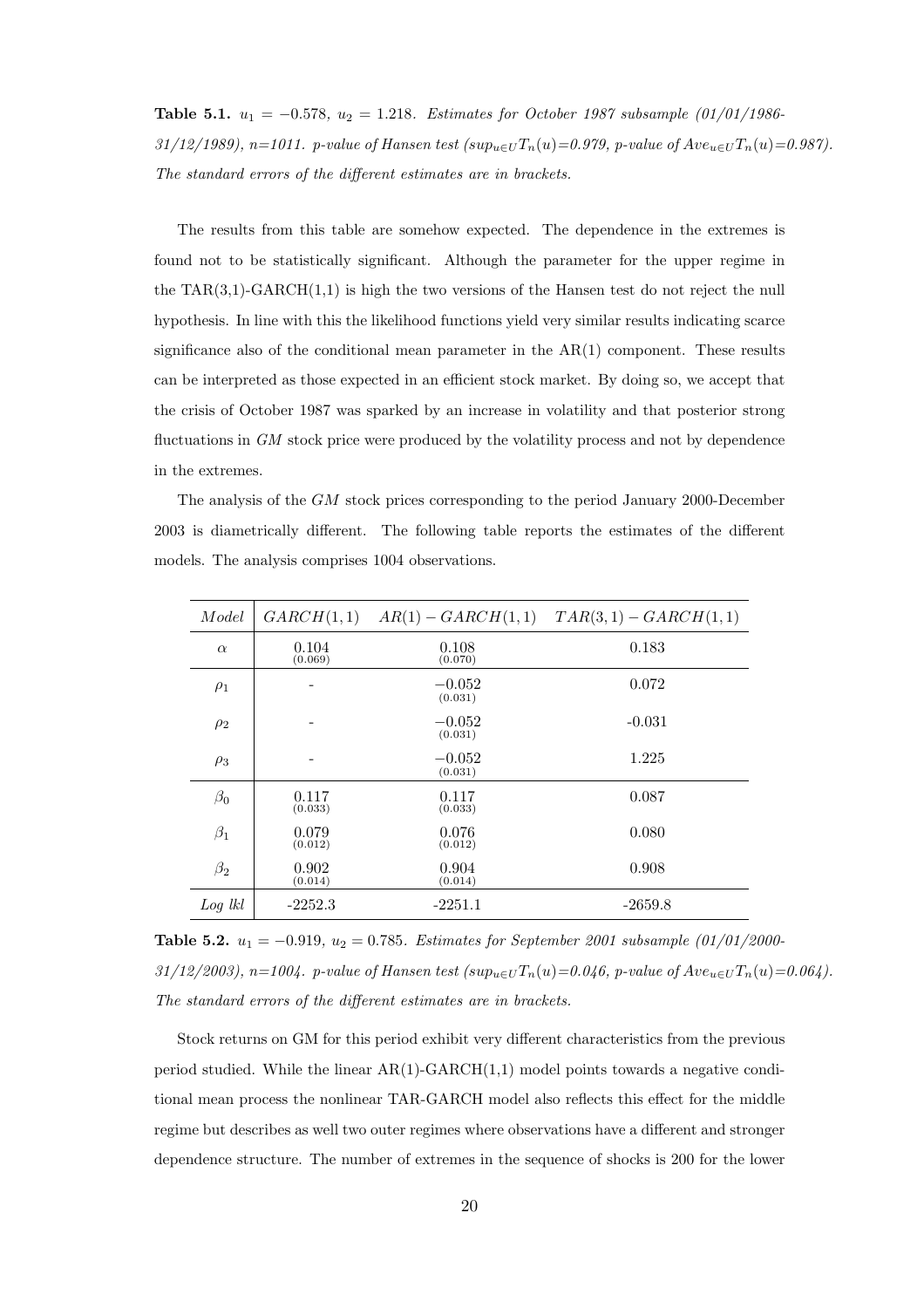threshold and 128 for  $u_2$ . Hence, there is sufficient information in the samples to believe that there is positive dependence between series of positive extremes and between runs of negative extremes. The case of positive extremes is more significant. There is statistical evidence of nonlinearity and thereby of the presence of different regimes for the conditional mean process. Both supremum and average Hansen tests and the corresponding bootstrap counterpart tests  $(sup_{u\in U}T_n(u)=0.024$ , and  $Ave_{u\in U}T_n(u)=0.048$ ) are found significant at 10%, and the likelihood function of the TAR model is substantially larger than that of the GARCH and AR-GARCH models. A simple visual inspection of the histogram of the residuals, figure 5.2, also supports the statistical significance of the  $TAR(3, 1) - GARCH(1, 1)$  model.

Although the magnitude of the lower regime autoregressive parameter is small we believe that the nonlinearity of this model supports the presence of dependence in both extreme regimes, and therefore provides evidence to claim that the sequence of extreme observations after the bombing attacks of September  $11^{th}$  were positively correlated. It is also worth mentioning that these effects could have been more significant if NYSE would have not interrupted trading in the floor for one week after the attack.



**Figure 5.2.** Histograms for the residuals sequence from  $AR(1)$ -GARCH(1,1) (left panel) and from  $TAR(3,1)$ -GARCH(1,1) (right panel) for the period  $03/01/2000 - 31/12/2003$ .

### 6 Conclusions

This paper introduces a new class of nonlinear threshold models. Its novelty resides on two features of the model that make it different from previous TAR methodologies. First, the regimes are motivated by the occurrence of extreme values, and second, the threshold variable determining the regime is defined by the shock affecting the process in the preceding period.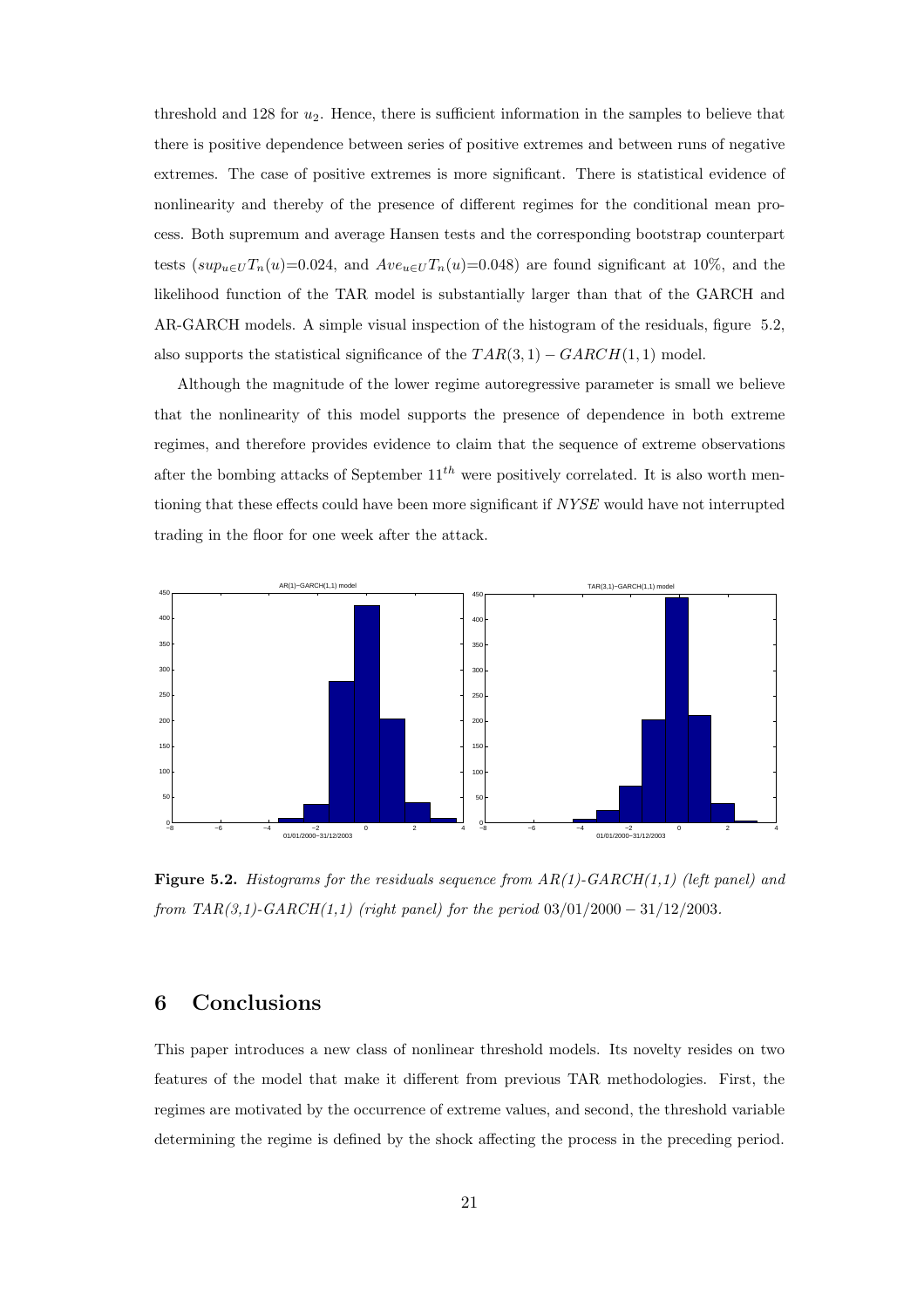In this way this process is able to describe two types of dependence, linear dependence derived from the occurrence of extreme shocks and clustering of large observations derived from the occurrence of high volatility periods.

The model is flexible in what is able to describe a variety of structures of dependence; asymmetries in the probabilities in the tails, in the sequences of runs of extremes, etc. This is particularly interesting for modelling financial time series for this model is able to replicate in a parsimonious way the stylized facts commonly encountered in these series, including the absence of linear correlation, but offering at the same time the possibility of describing linear dependence in the extremes. This fact led us in the empirical application to study the consequences of sound worldwide financial crises: Black Monday of October 1987 and September 1<sup>th</sup> terrorist attacks. Using our TAR-GARCH method we find evidence of predictability of extremes after September  $11^{th}$  but not after the Black Monday event of October 1987. This indicates that while the former event produced a sequence of predictable large negative returns, the latter event only produced a shift in the volatility process and no evidence of dependence between extremes. This is in line with literature in the topic attributing the worldwide plummeting of stocks in October 1987 to a market correction and the burst of a global stock market bubble.

Extensions of this methodology to describe the conditional volatility process are ongoing research. Other extensions include empirical applications to data in international finance and energy.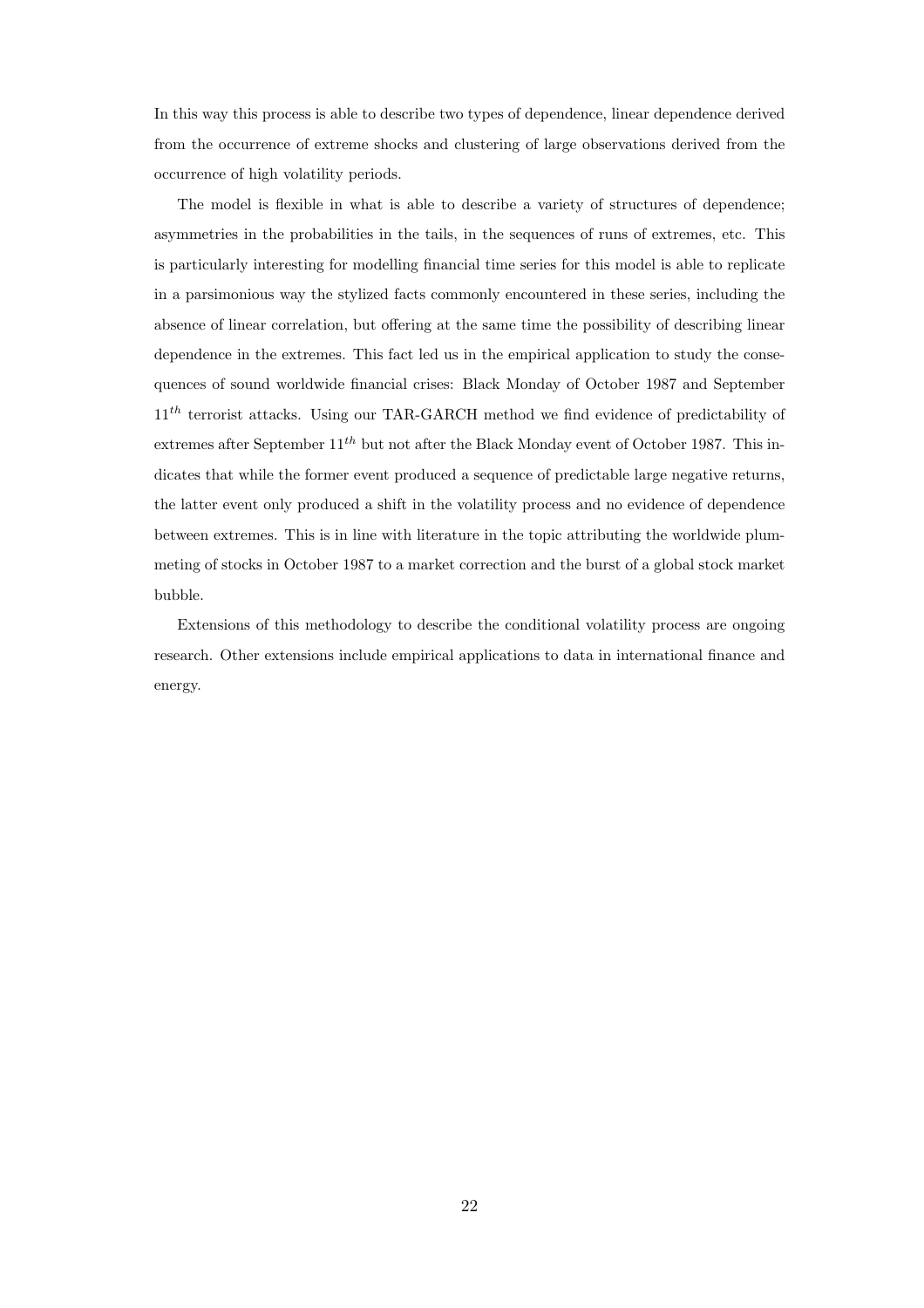## MATHEMATICAL APPENDIX:

**Proof of Theorem 1:** The strict stationarity and ergodicity of  $a_t$  and  $\rho_t$  together with assumption A.6 are sufficient conditions for the unique strictly stationary and ergodic solution of (5). This is shown in Brandt (1986). In order to prove the strict stationarity and ergodicity of  $a_t$ , Kristensen (2006) use assumptions A.1 to A.4 and Ling and McAleer (2003) A.1, A.2 and A.5.

Proof of Proposition 1: From equation (3) and Theorem 1,

$$
y_t = \rho_t y_{t-1} + a_t = \sum_{j=0}^{\infty} \prod_{i=0}^{j-1} \rho_{t-i} a_{t-j}.
$$

Denote  $\|\rho_t\|_k = \lambda_1$ . Then, from the Minkowsky inequality, independence of  $\varepsilon_t$  and strict stationarity of  $a_t$ :

$$
||y_t||_k \le \sum_{j=0}^{\infty} ||\prod_{i=0}^{j-1} \rho_{t-i} a_{t-j}||_k = \sum_{j=0}^{\infty} ||\prod_{i=0}^{j-2} \rho_{t-i}||_k ||\rho_{t-j+1} a_{t-j}||_k
$$
  

$$
\le \sum_{j=0}^{\infty} \lambda_1^{j-1} ||\rho_{t-j+1} a_{t-j}||_k \le \frac{\max_i \rho_i ||a_t||_k}{\lambda_1^2 (1 - \lambda_1)}
$$

with  $\lambda_1$  < 1 by assumption A.7. Then, it is sufficient to show that  $||a_t||_k < \infty$ , to prove Proposition 1. For that,

$$
||a_t||_k = ||a_t^2||_{k/2}^2
$$
  
\n
$$
||a_t^2||_{k/2} = ||\varepsilon_t^2 h_t^2||_{k/2} = ||\varepsilon_t^2||_{k/2}||h_t^2||_{k/2}
$$
  
\n
$$
||h_t^2||_{k/2} \le \beta_0 + ||\beta_1 \varepsilon_t^2 + \beta_2||_{k/2}||h_{t-1}^2||_{k/2} \le \frac{\beta_0}{(1 - \lambda_2)}
$$

with  $\lambda_2 < 1$  and  $||\varepsilon_t^2||_{k/2} < \infty$  by assumption A.8, which proves that  $||a_t||_k < \infty$ .

**Proof of Proposition 2:** Now we present the first two moments of the process  $y_t$  =  $\alpha + \rho_t y_{t-1} + a_t$ , with  $a_t = h_t \varepsilon_t$  when the assumptions in Proposition 1 hold for  $k = 2$ .

$$
E[y_t] = \alpha + E[\rho_t y_{t-1}]. \tag{19}
$$

Replacing  $y_{t-1}$  by the above expression we obtain

$$
E[y_t] = \alpha + E[\rho_t y_{t-1}] = \alpha + E[\rho_t (\alpha + \rho_{t-1} y_{t-2} + a_{t-1})].
$$

Now, using the stationarity of the process  $\rho_t y_{t-1}$  and the independence of  $\rho_t$  from  $\rho_{t-1} y_{t-2}$  it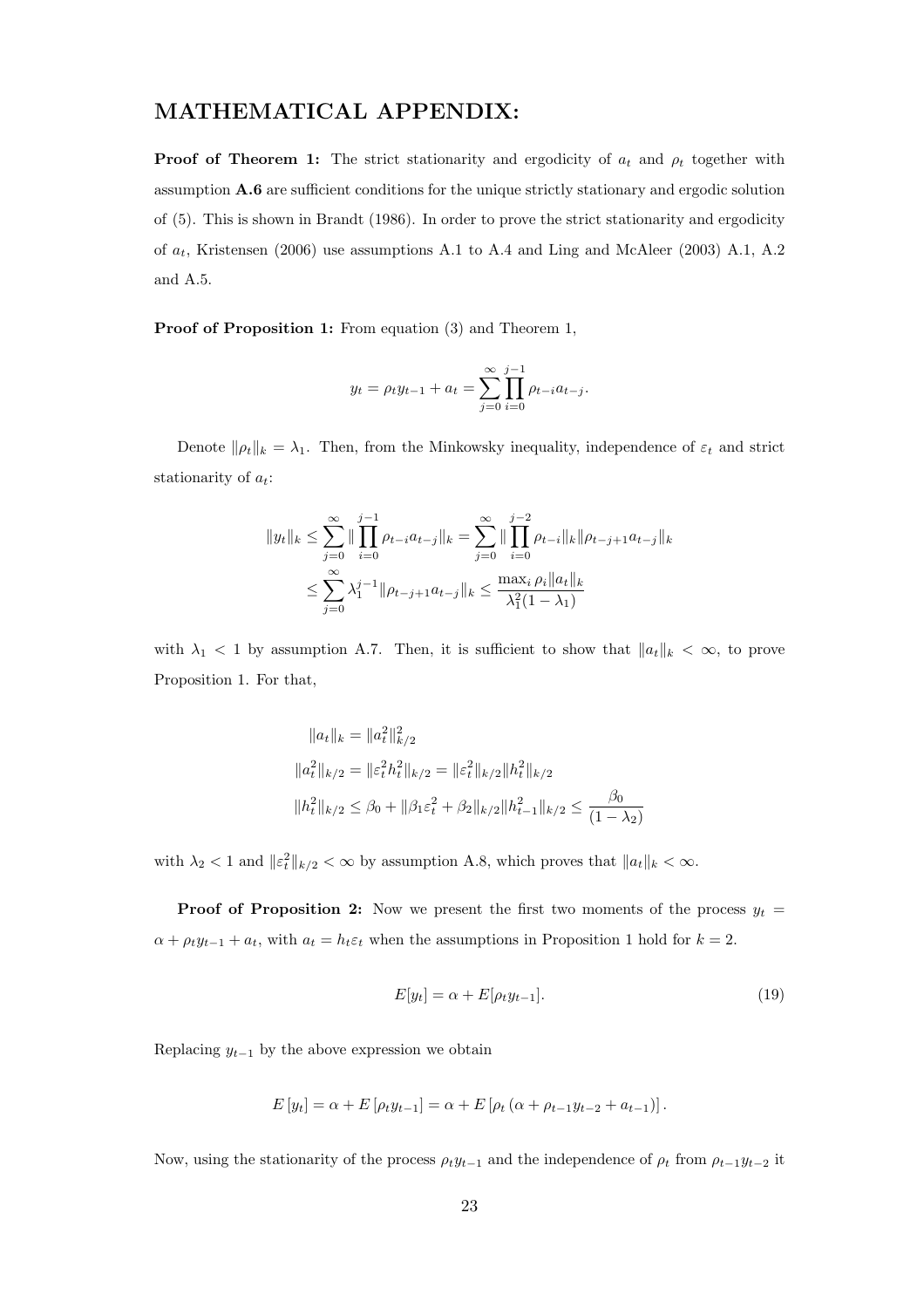is simple to see that

$$
E[y_t] = \frac{\alpha}{1 - E[\rho_t]} + \frac{E[\rho_t a_{t-1}]}{1 - E[\rho_t]}.
$$

Now in order to obtain  $E[y_t] = 0$  the intercept must be  $\alpha = -E[\rho_t a_{t-1}]$ . For that case, the unconditional variance is

$$
V[y_t] = E[y_t^2].
$$

Also,

$$
V[y_t] = V[\rho_t y_{t-1}] + V[a_t].
$$

Note that

$$
V[\rho_t y_{t-1}] = E[\rho_t^2 y_{t-1}^2] - E^2[\rho_t y_{t-1}],
$$

and

$$
E\left[\rho_t^2 y_{t-1}^2\right] = Cov(\rho_t^2, y_{t-1}^2) + E\left[\rho_t^2\right] E\left[y_{t-1}^2\right].
$$

Then

$$
E[y_t^2] = Cov(\rho_t^2, y_{t-1}^2) + E[\rho_t^2] E[y_{t-1}^2] - E^2[\rho_t y_{t-1}] + V[a_t],
$$

and by stationarity  $(Var[y_t] = E$ £  $y_t^2$ ¤  $=$  E £  $y_{t-1}^2$ ¤ ) we obtain

$$
Var[y_t] = \frac{Var[a_t]}{1 - E[\rho_t^2]} + \frac{Cov(\rho_t^2, y_{t-1}^2) - E^2[\rho_t y_{t-1}]}{1 - E[\rho_t^2]}.
$$

Proof of Proposition 3: Under assumptions in Proposition 1 the optimal forecast lperiods ahead, with  $l > 1$ , of the process  $y_t = \alpha + \rho_t y_{t-1} + h_t \varepsilon_t$  are

$$
E[y_{t+l}|\mathfrak{F}_t] = \alpha (1 + E[\rho_{t+l}|\mathfrak{F}_t] + E[\rho_{t+l}\rho_{t+l-1}|\mathfrak{F}_t] + \dots + E[\rho_{t+l} \cdots \rho_{t+2}|\mathfrak{F}_t]) +
$$
  

$$
E[\rho_{t+l}\rho_{t+l-1} \cdots \rho_{t+2}|\mathfrak{F}_t]\rho_{t+1}y_t + E[\rho_{t+l}a_{t+l-1}|\mathfrak{F}_t] +
$$
  

$$
E[\rho_{t+l}\rho_{t+l-1}a_{t+l-2}|\mathfrak{F}_t] + \dots + E[\rho_{t+l}\rho_{t+l-1} \cdots \rho_{t+2}a_{t+1}|\mathfrak{F}_t].
$$

This expression can be simplified given that the shock sequence  $\varepsilon_t$  and in turn  $\rho_t$  are *iid.* Also, using that  $\rho_{t+1}$  and  $\rho_{t+2}a_{t+1}$  are stationary sequences and  $a_{t+1}$  a martingale difference sequence the preceding expression reads as

$$
E[y_{t+1}|\Im_t] = \alpha \sum_{i=1}^{l-1} E[\rho_{t+1}]^i + E[\rho_{t+1}]^{l-1} \rho_{t+1} y_t + \sum_{i=1}^{l-1} E[\rho_{t+i+1} a_{t+i}|\Im_t] E[\rho_{t+1}]^{l-i-1}.
$$

Thus,

$$
E[y_{t+1}|\Im_t] = \alpha \frac{1 - E[\rho_{t+1}]^{l-2}}{1 - E[\rho_{t+1}]} + E[\rho_{t+1}]^{l-1} \rho_{t+1} y_t + \sum_{i=1}^{l-1} E[\rho_{t+i+1} a_{t+i}|\Im_t] E[\rho_{t+1}]^{l-i-1}.
$$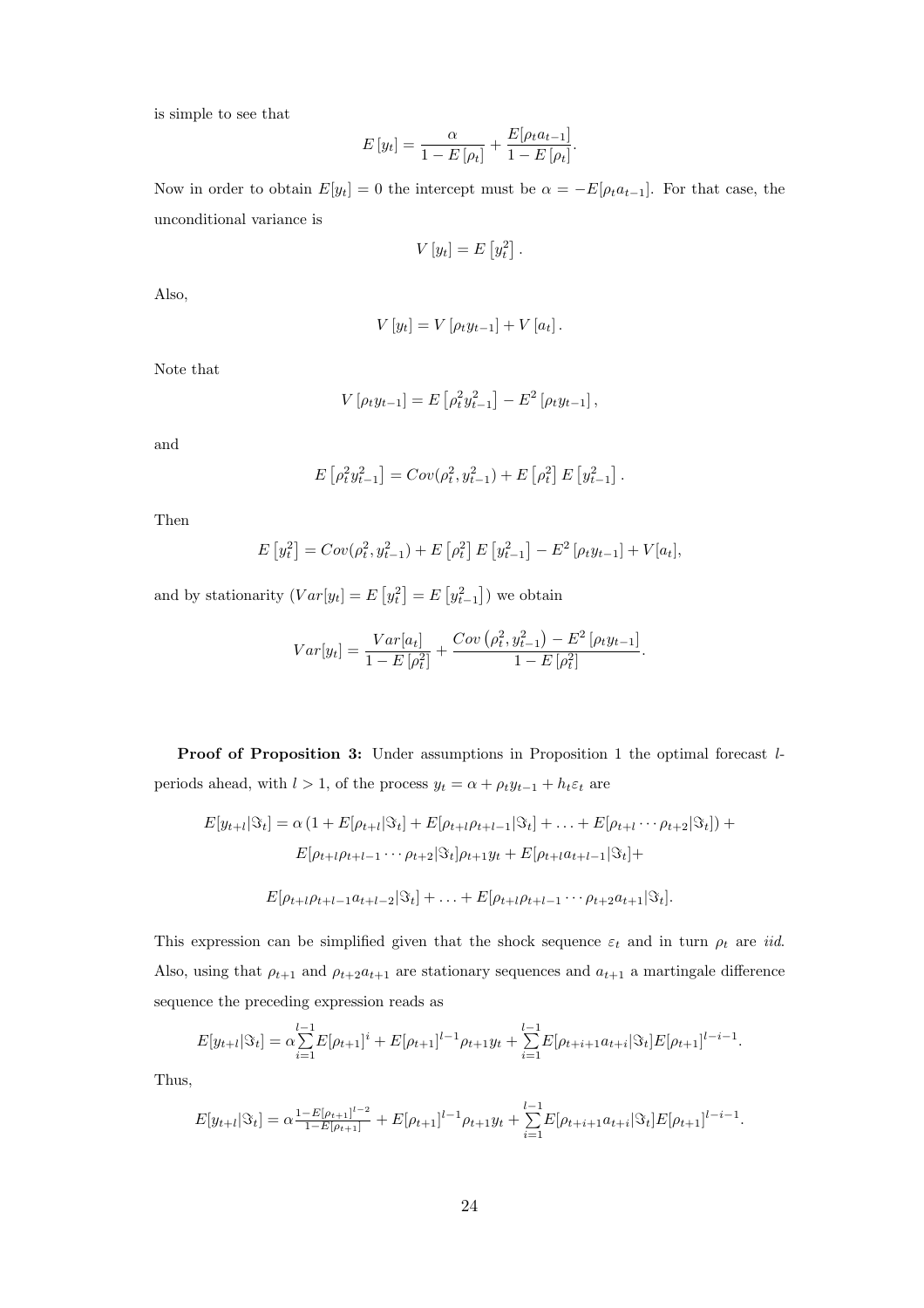As  $l \to \infty$  the optimal conditional forecast converges to the unconditional mean in  $L_2$ .

$$
E[y_{t+l}|\Im_t] \xrightarrow{L_2} \frac{\alpha}{1 - E[\rho_{t+1}]} + \frac{E[\rho_{t+1}a_t]}{1 - E[\rho_{t+1}]}.
$$
\n(20)

This is equivalent to show that  $||E[y_{t+l}|\Im_t] - \frac{\alpha + E[\rho_{t+1}a_t]}{1 - E[\rho_{t+1}]}$  $1-E[\rho_{t+1}]$  $\Big\|_2 \to 0$ . Note that it is sufficient to prove that

$$
\sum_{i=1}^{l-1} \|E[h_{t+i}|\Im_t] - E[h_{t+i}]\|_2 |E[\rho_{t+1}]^{l-i-1}| \to 0,
$$
\n(21)

when  $l \to \infty$ , given that  $E[\rho_{t+1}a_t] = E[\rho_{t+1} \varepsilon_t]E[h_t]$ .

Let  $x_t$  be a  $L_2$  – mixingale, that is,  $||E(x_t|\Im_{t-m})||_2 \leq ||c_t||_2 \gamma(m)$ , with  $\gamma(m) \to 0$ , see Davidson (1994) or McLeish (1975). Using A.8 for  $k = 2$  it can be proved that  $x_t = h_t - E(h_t)$ is a  $L_2$ -Near Epoch Dependence ( $L_2$ -NED, see Davidson (1994) or McLeish (1975)) on  $\varepsilon_t$  of size  $-\infty$ . From Theorem 17.5 of Davidson (1994), we prove that  $x_t = h_t - E(h_t)$  is a  $L_2$ mixingale with  $||c_t||_2 < \infty$  and  $\gamma(m) = \lambda_1^m$  with  $\lambda_1 = (\beta_1 + \beta_2) < 1$  by A.8. Then, (21) has the following upper bound that satisfies

$$
\sum_{i=1}^{l-1} \gamma(i) \|c_t\|_2 |E[\rho_{t+1}]^{l-i-1}| \leq \|c_t\|_2 \lambda_2,
$$

with  $\lambda_2 = \max{\{\lambda_1, E(\rho_t)\}}$ . By A.8,  $0 \leq \lambda_2 < 1$  and  $||c_t||_2 < \infty$ . Then, the upper bound goes to 0 and (20) immediately follows.

Proof of Proposition 4: By Bayes' theorem

$$
P\{y_t \le -v, y_{t-1} \le -v\} = P\{y_t \le -v \cap y_{t-1} \le -v \cap \varepsilon_{t-1} < u_1\}
$$

$$
+ P\{y_t \le -v \cap y_{t-1} \le -v \cap u_1 \le \varepsilon_{t-1} \le u_2\}
$$

$$
+ P\{y_t \le -v \cap y_{t-1} \le -v \cap \varepsilon_{t-1} > u_2\},
$$

where  $v$  denotes a positive threshold. By operating on the first expression on the right term we obtain the following result:

$$
P_{t-2}\{y_t \leq -v \cap y_{t-1} \leq -v \cap \varepsilon_{t-1} < u_1\} = \int_{-\infty}^{x_{1t}} F_{\varepsilon}\left(\frac{-v - (\alpha + \rho_1(\alpha + \rho_{t-1}y_{t-2} + \varepsilon h_{t-1}))}{h_t(\varepsilon)}\right) f_{\varepsilon}(\varepsilon) \, \partial \varepsilon.
$$

Operating in the same way with the other summands we obtain the first part of Proposition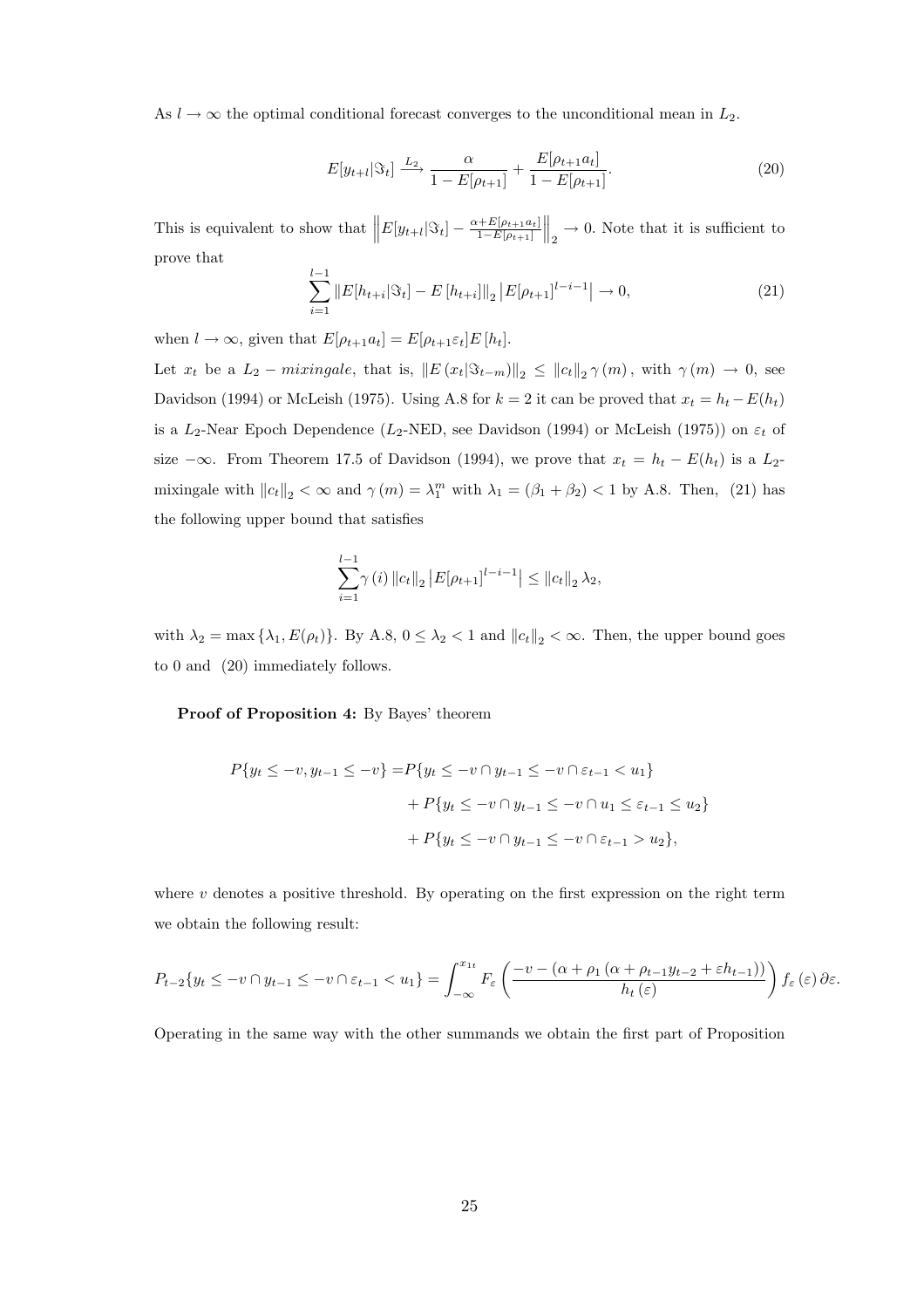#### 4. The second part of the proposition is obtained in the same way, taking into account that

$$
P_{t-2}\{y_t \ge v, y_{t-1} \ge v\} = P_{t-2}\{y_{t-1} \ge v\}
$$
  

$$
- P_{t-2}\{y_t \le -v|y_{t-1} \ge v, \varepsilon_{t-1} < u_1\} P_{t-2}\{\varepsilon_{t-1} < u_1, y_{t-1} \ge v\}
$$
  

$$
- P_{t-2}\{y_t \le -v|y_{t-1} \ge v, u_1 \le \varepsilon_{t-1} \le u_2\} P_{t-2}\{u_1 \le \varepsilon_{t-1} \le u_2, y_{t-1} \ge v\}
$$
  

$$
- P_{t-2}\{y_t \ge -v|y_{t-1} \ge v, \varepsilon_{t-1} > u_2\} P_{t-2}\{\varepsilon_{t-1} > u_2, y_{t-1} \ge v\},
$$

given that  $P_{t-2}\{\varepsilon_{t-1} < u_1, y_{t-1} \geq v\} + P_{t-2}\{u_1 \leq \varepsilon_{t-1} \leq u_2, y_{t-1} \geq v\} + P_{t-2}\{\varepsilon_{t-1} > v_1\}$  $u_2, y_{t-1} \geq v$ } =  $P_{t-2} \{y_{t-1} \geq v\}.$ 

Proof of Theorem 2: Before proceeding with the proof of Theorem 2 we need the following definition:

$$
\Upsilon_n(u,\lambda)=n\widehat{\gamma}(u,\lambda)'R\left(R'\widehat{V}_n^*(u,\lambda)R\right)^{-1}R'\widehat{\gamma}(u,\lambda),
$$

with  $\lambda = (\alpha, \rho, \beta_0, \beta_1, \beta_2), \hat{\gamma}(u, \lambda)$  and  $\hat{V}_n^*(u, \lambda)$  the same variables as defined in Section 3 but using  $\varepsilon_t(\lambda)$  instead of  $\widehat{\varepsilon}_t$ .

It is easy to prove for the statistic  $\Upsilon_n(u, \lambda^0)$  obtained from replacing the residual variable  $\hat{\epsilon}_t$  by the error term  $\epsilon_t$  in  $T_n(u)$  that the assumptions 1 to 3 in Hansen (1996) hold. Thus,  $\Upsilon_n(u,\lambda^0) \Rightarrow T^0(u) = \overline{S}(u)'\overline{K}(u,u)^{-1}\overline{S}(u)$ . Then, the proof of Theorem 2 follows from this result:

$$
\sup_{u \in U} \Lambda_n(u, \widehat{\lambda}) = \sup_{u \in U} \left| \Upsilon_n(u, \lambda^0) - \Upsilon_n(u, \widehat{\lambda}) \right| = \sup_{u \in U} \left| \Upsilon_n(u, \lambda^0) - T_n(u) \right| = o_p(1),\tag{22}
$$

If this condition holds the process  $T_n(u)$  and  $\Upsilon_n(u, \lambda^0)$  have the same asymptotic distribution, provided that  $\Upsilon_n(u, \lambda^0)$  converges to  $T^0(u)$  as shown before.

To prove (22) we use the result of Lemma 1. To state this result, let  $m \geq 1$  be a fixed integer,  $\tau_{nt}, \xi_{nt}$  be measurable functions from  $\mathbb{R}^m$  to  $\mathbb{R}$ , such that  $(\eta_{nt}, \gamma_{nt}, \tau_{nt}(\lambda), \xi_{nt}(\lambda)), 1 \le t \le n$ , are an array of 4-tuple random variables defined on a probability space where  $\{\eta_{nt}, 1 \le t \le n\}$ are i.i.d. according to a d.f. F, and for every  $\lambda \in \mathbb{R}^m$ ,  $\eta_{nt}$  is independent of  $(\gamma_{nt}, \tau_{nt} (\lambda), \xi_{nt} (\lambda)),$  $1 \le t \le n$ . Furthermore, let  $\{A_{nt}\}\$ be and array of sub  $\sigma$ -fields such that  $A_{nt} \subset A_{nt+1}$ ,  $1 \le t \le$  $n, n \geq 1$ ;  $(\gamma_{n1}, \tau_{n1}(\lambda), \xi_{n1}(\lambda))$  is  $A_{n1}$  measurable, the r.v.'s  $\{\eta_{n1}, \ldots, \eta_{nj-1}$ ;  $(\gamma_{nt}, \tau_{nt}(\lambda), \xi_{nt}(\lambda))$ ,  $1 \leq t \leq j\}$ are  $A_{nj}$  measurable,  $2 \le j \le n$ ; and  $\eta_{nj}$  is independent of  $A_{nj}$ ,  $1 \le j \le n$ . Finally,  $\gamma_{nt} \ge 0$ and g() any measurable and increasing function from  $\Re$  to  $[0, \infty)$ . Define for  $u \in \overline{\Re} = [0, \overline{u}]$ , with  $\overline{u} < \infty$ ,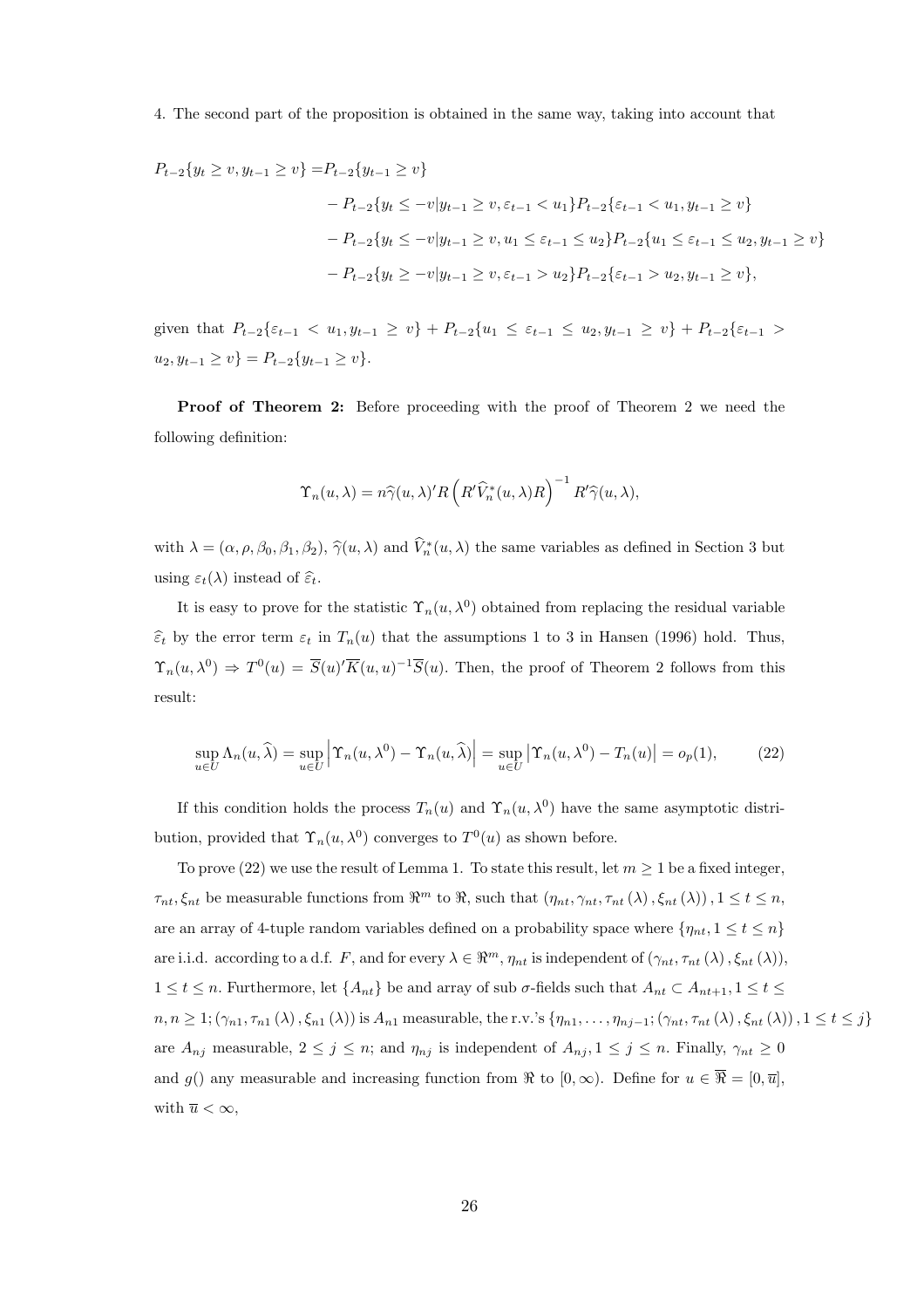$$
\mathfrak{V}_{n}(u,\lambda) = n^{-1/2} \sum_{t=1}^{n-1} \eta_{nt+1}^{+} g(\eta_{nt}) \gamma_{nt} I(\eta_{nt} \le u + u\tau_{nt}(\lambda) + \xi_{nt}(\lambda)),
$$
  

$$
\mathfrak{J}(u,\lambda) = n^{-1/2} \sum_{t=1}^{n-1} \eta_{nt+1}^{+} \gamma_{nt} H(u + u\tau_{nt}(\lambda) + \xi_{nt}(\lambda)),
$$
  

$$
\mathfrak{U}_{n}(u,\lambda) = \mathfrak{V}_{n}(u,\lambda) - \mathfrak{J}(u,\lambda),
$$
  

$$
\mathfrak{U}_{n}^{*}(u,\lambda) = n^{-1/2} \sum_{t=1}^{n-1} \eta_{nt+1}^{+} \gamma_{nt} [g(\eta_{nt}) I(\eta_{nt} \le u) - H(u)],
$$

with  $H(x) = E[g(\eta_{nt})I(\eta_{nt} \leq x)]$ . We also need the following assumptions:

(C.0) F has a.e. positive density f with  $||f||_{\infty} = \sup_{u \in \mathbb{R}} f(u) < \infty$ .

(C.1) 
$$
||g(e)f(e)||_{\infty} = \sup_{e \in \mathbb{R}} g(e)f(e) < \infty.
$$
  
(C.2) 
$$
n^{-1} \sum_{t=1}^{n-1} \gamma_{nt}^{2} = O_{p}(1), \quad \max_{1 \leq t \leq n} n^{-1/2} |\eta_{nt+1}\gamma_{nt}| = o_{p}(1).
$$

For each  $\lambda \in \mathbb{R}^m$ ,

(C.3) 
$$
\max_{1 \le t \le n} \{ |\tau_{nt}(\lambda)| + |\xi_{nt}(\lambda)| \} = o_p(1),
$$
  
(C.4) 
$$
n^{-1} \sum_{t=1}^{n-1} |\eta_{nt+1}\gamma_{nt}| [|\tau_{nt}(\lambda)| + |\xi_{nt}(\lambda)|] = O_p(1).
$$

 $\forall \epsilon > 0, \exists \delta > 0$ , and an  $n_1 < \infty, \forall 0 < b < \infty, \forall ||s|| \leq b, \forall n > n_1$ 

$$
(C.5) \qquad P\left(n^{-1/2}\sum_{t=1}^{n-1}|\eta_{nt+1}\gamma_{nt}|\left\{\sup_{\|\lambda-s\|<\delta}|\tau_{nt}\left(\lambda\right)-\tau_{nt}\left(s\right)\|+\sup_{\|\lambda-s\|<\delta}|\xi_{nt}\left(\lambda\right)-\xi_{nt}\left(s\right)\|\right\}\leq\epsilon\right)>1-\epsilon.
$$

The following lemma gives the needed results.

**Lemma 1** Under the above setup and under the assumptions C.1-C.5, for every  $0 < b < \infty$ ,

$$
\sup_{u \in \overline{\mathfrak{R}}, ||\lambda|| \le b} |\mathfrak{U}_n(u, \lambda) - \mathfrak{U}_n^*(u, \lambda)| = o_p(1),
$$
  

$$
\sup_{u \in \overline{\mathfrak{R}}, ||\lambda|| \le b} \left| n^{-1/2} \sum_{t=1}^{n-1} \eta_{nt+1} \gamma_{nt} \left[ H(u + u\tau_{nt}(\lambda) + \xi_{nt}(\lambda)) - H(u) \right] \right| = o_p(1).
$$

The proof of this lemma is similar to that of Lemma 4.1 in Koul and Ling (2006), but using now  $h(x) = g(\eta_{nt}) I(\eta_{nt} \leq x)$  instead of  $h(x) = I(\eta_{nt} \leq x)$ . Hence the proof is omitted although a complete version is found in the working paper version of this article.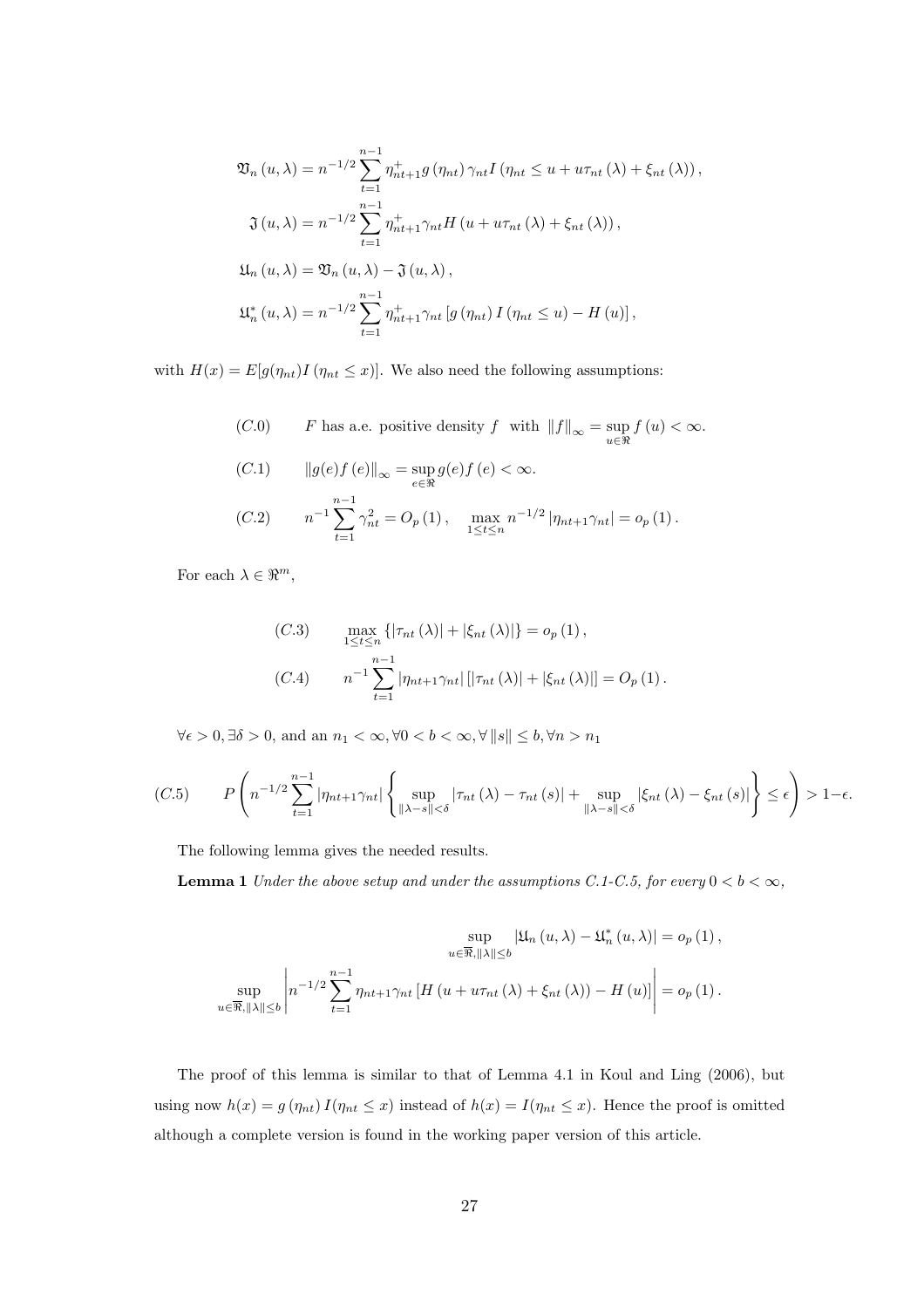To see the importance of this lemma in the proof of Theorem 2 note that

$$
\sup_{u\in U}\left|\Upsilon_n(u,\lambda^0)-\Upsilon_n(u,\widehat{\lambda})\right|\leq \sup_{u\in U,|\lambda^0-\lambda|=O_p(n^{-1/2})}\left|\Upsilon_n(u,\lambda^0)-\Upsilon_n(u,\lambda)\right|.
$$

The right hand side of the preceding equation can be expressed as the following type of processes,

$$
\sup_{u \in U} \frac{1}{n^{1/2}} \sum_{t=2}^{n} \varepsilon_t \varepsilon_{t-1} h_t \gamma_{t-2} \left[ I\left( a_{t-1}(\lambda) \leq uh_{t-1}(\lambda) \right) - I\left( a_{t-1} \leq uh_{t-1} \right) \right].
$$

For our case, AR(1)-GARCH(1,1) processes, Koul and Ling (2006) prove that the preceding process can be written as

$$
\sup_{u \in U} \frac{1}{n^{1/2}} \sum_{t=2}^{n} \varepsilon_t \varepsilon_{t-1} h_t \gamma_{t-2} \left[ I \left( \varepsilon_t \le u + u \tau_{nt} \left( \lambda \right) + \xi_{nt} \left( \lambda \right) \right) - I \left( \varepsilon_{t-1} \le u \right) \right],
$$

where conditions  $(C.2)$ - $(C.5)$  are satisfied in our case by assumptions B.1-B.3, and conditions  $(C.0)$  and  $(C.1)$  are assumed on B.1. Therefore this process is  $o_P(1)$  and Lemma 1 is proved. Hence the proof of Theorem 2 also follows.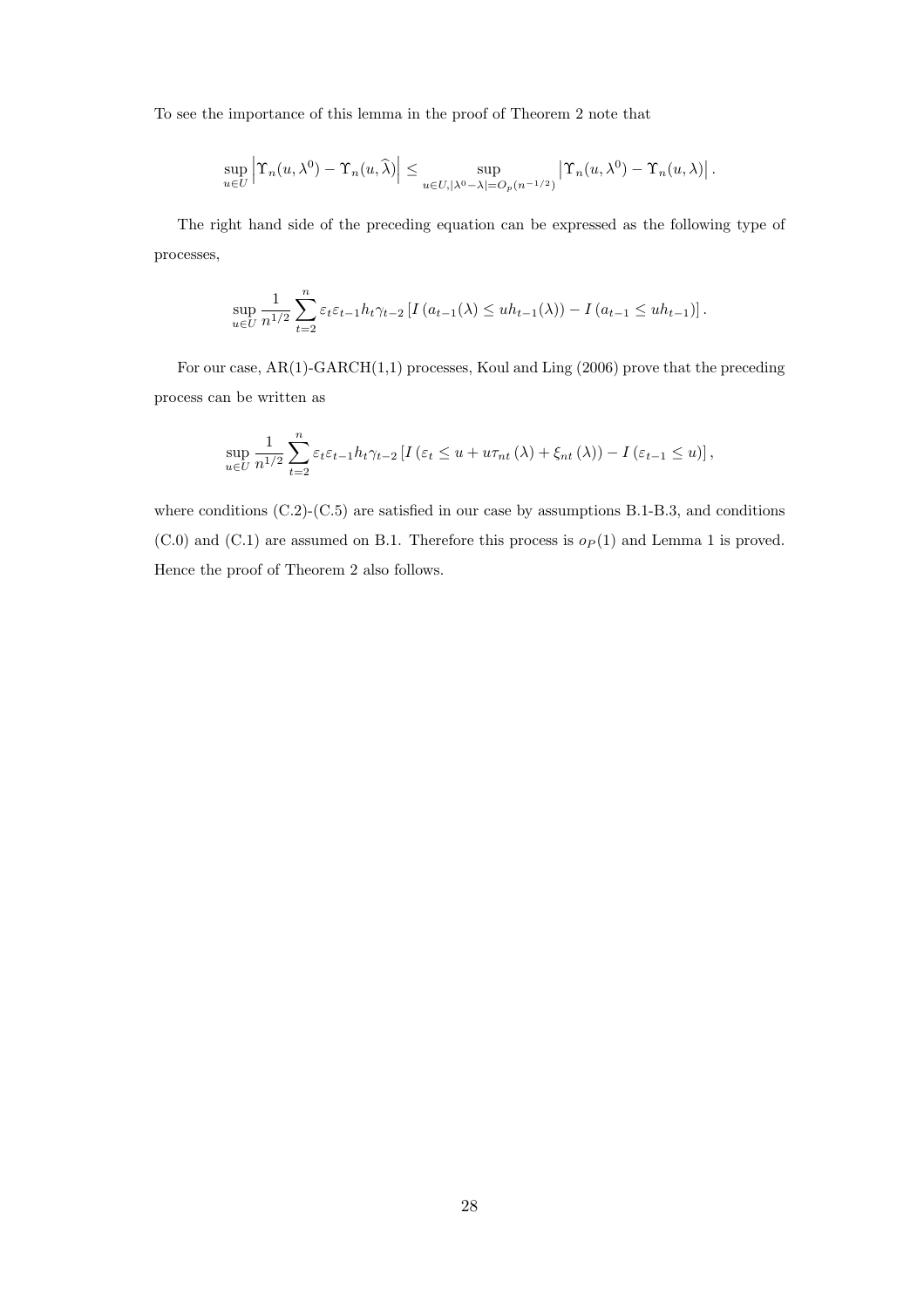## References

- [1] Andrews, D W K & Ploberger, W., (1994). Optimal Tests When a Nuisance Parameter Is Present Only under the Alternative. *Econometrica, Econometric Society*, vol.  $62(6)$ , 1383-1414.
- [2] Bollerslev, T., (1986). Generalized Autoregressive Conditional Heteroscedasticity. Journal of Econometrics 31, 307-327.
- [3] Brandt, A., (1986). The stochastic equation  $Y_{n+1} = A_n Y_n + B_n$  with stationary coefficients. Adv. Appl. Probab., 18, 211220.
- [5] Chan, K. S., (1990). Testing for Threshold Autoregression. Annals of Statistics 18, 1886- 1894.
- [5] Davidson, J.E.H., (1994). Stochastic Limit Theory. Oxford: Oxford University Press.
- [7] Davies, R.B., (1977). Hypothesis testing when a nuisance parameter is present only under the alternative. Biometrika 64, 247-254.
- [7] Davies, R.B., (1987). Hypothesis testing when a nuisance parameter is present only under the alternative. Biometrika 74, 33-43.
- [9] Engle, R.F., (1982). Autoregressive conditional heteroscedasticity with estimates of the variance of United Kingdom inflation. Econometrica 50, 987 − 1007.
- [9] Engle, R.F., Smith, A.D., (1999). Stochastic Permanent Breaks. Review of Economics and Statistics 84, 553 − 574.
- [10] Glosten, L.R., Jagannatthan, R., and Runkle, D.E. (1993). On the relation between the expected value and the volatility of the nominal excess returns on stocks. Journal of Finance 48, 1779 − 1801.
- [11] Gonzalez, M. Gonzalo, J., (1998) Threshold Unit Root Processes. Working Paper.
- [12] Gonzalo, J., Martinez, O., (2006). Large shocks vs. small shocks. Or does size matter? May be so. Journal of Econometrics 127(1-2), 311-347.
- [13] Gonzalo, J., Martinez, O., (2007). SHOCKS. Do you want to identify them? Working Paper.
- [14] Gonzalo, J., Pitarakis, J., (2002). Estimation and model selection based inference in single and multiple threshold models. Journal of Econometrics 110, 319 − 352.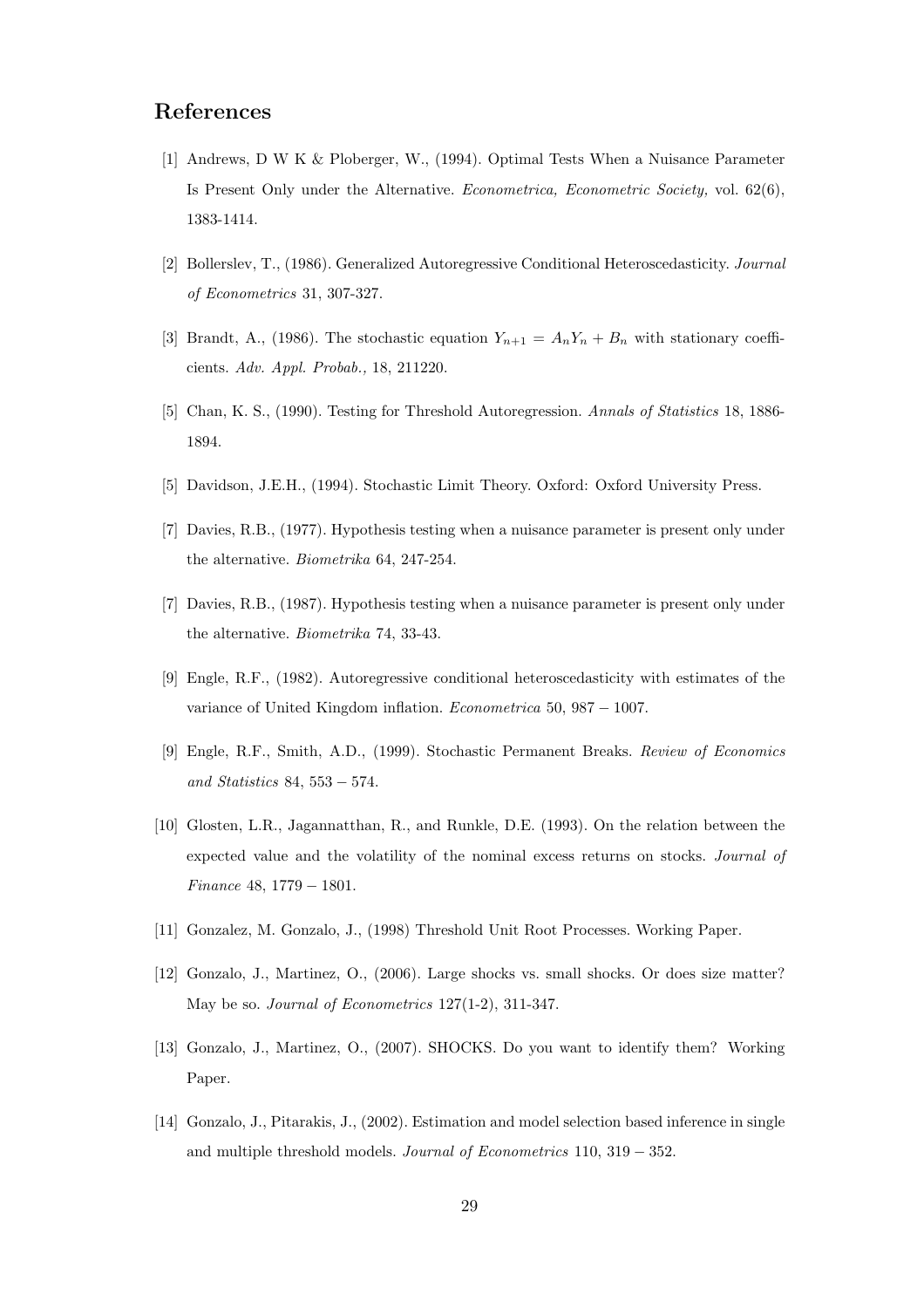- [15] Granger, C. W. J. & Terasvirta, T., (1993). Modelling Nonlinear Economic Relationships. Oxford University Press, Oxford.
- [16] Hamilton, J.D., (1989). A new approach to the economic analysis of nonstationarity time series and the business cycle. Econometrica 57, 357-384.
- [17] Hansen, B.E., (1996). Inference when a nuisance parameter is not identified under the null hypothesis. Econometrica 64, 413-430.
- [18] Hansen, Bruce E., (1999). Threshold effects in non-dynamic panels: Estimation, testing, and inference. Journal of Econometrics, vol. 93(2), 45-368.
- [19] Harvey, A.C., Ruiz, E., and Shepard, N., (1994). Multivariate stochastic variance models. Review of Economic Studies 61, 247-264.
- [20] Koul, L.H., and Ling, S., (2006). Fitting an error distribution in some heterocedastic time series models. The Annals of Statistics 34, 994-1012.
- [21] Kristensen, D, (2006). On Stationarity and Ergodicity of the Bilinear Model with Applications to GARCH Models. Working Paper.
- [22] Ling, S., McAleer, M., (2003). Asymptotic Theory for a vector ARMA-GARCH model. Econometric Theory 19, 280-310.
- [23] McLeish, D.L., (1975). A maximal inequality and dependent strong laws. Annals of Probability 3, 329-339.
- [24] Nelson, D.B., (1991). Conditional heteroskedasticity in asset returns: A new approach. Econometrica 59, 347-370.
- [25] Taylor, S.J., (1994). Modeling stochastic volatility: A review and comparative study. Mathematical Finance 4, 183-204.
- [26] Teräsvirta, T., (1994). Specification, Estimation, and Evaluation of Smooth Transition Autoregressive Models. Journal of the American Statistical Association 89, 208-218.
- [27] Tong, H., (1978). On a threshold model. In C.H. Chen (ed.), Pattern Recognition and Signal Processing. Sijhoff & Noordhoff, Amsterdam.
- [28] Tong, H., (1983). Threshold Models in Non-Linear Time Series Analysis. Lecture Notes in Statistics, 21. Springer, Berlin.
- [29] Tong, H., (1990). Non-Linear Time Series: A Dynamical System Approach. Oxford University Press, Oxford.